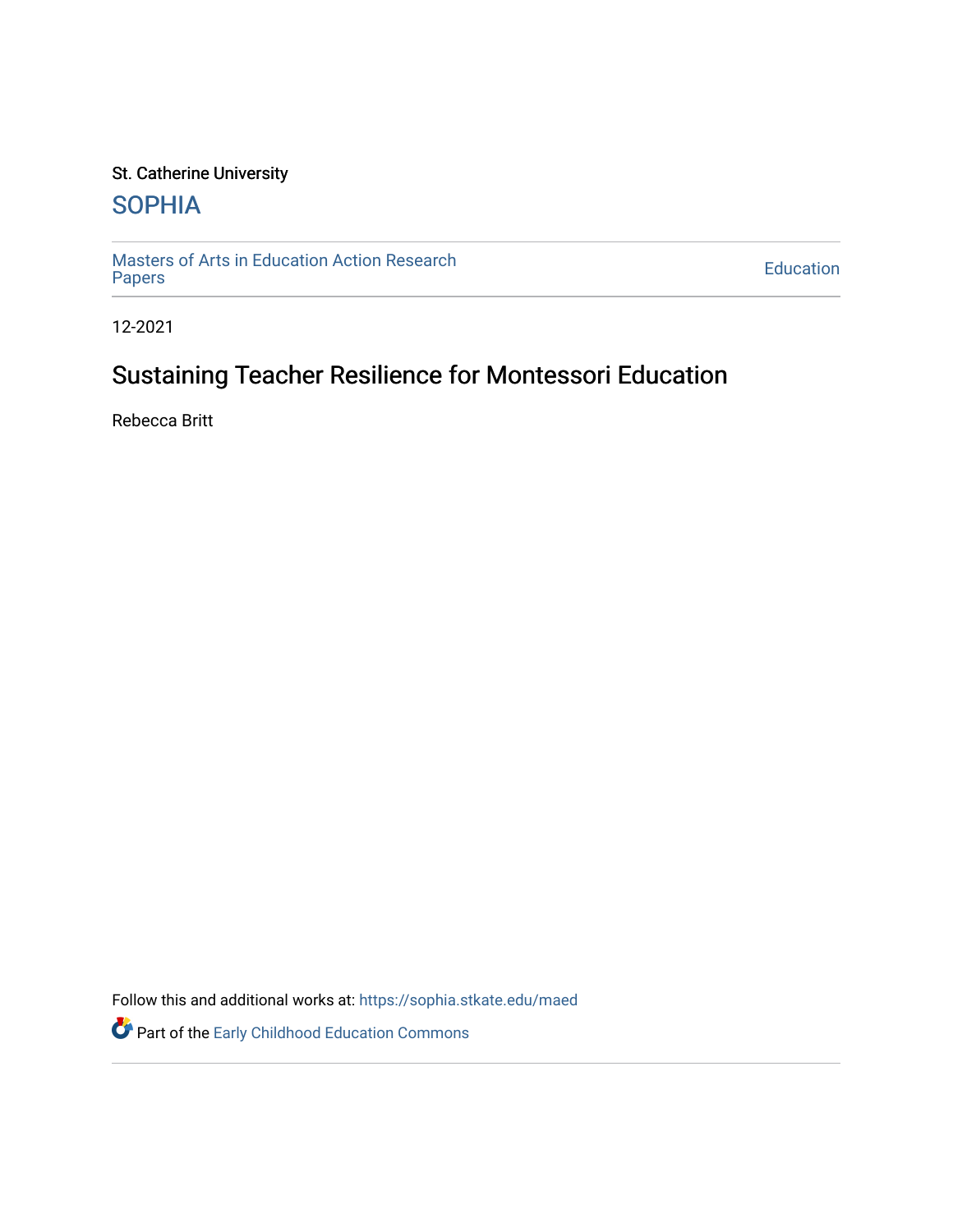Sustaining Teacher Resilience for Montessori Education

Submitted on December 9, 2021

in fulfillment of final requirements for the MAED degree

Rebecca Britt

Saint Catherine University

St. Paul, Minnesota

Advisor **\_\_\_\_\_\_\_\_\_\_\_\_\_\_\_\_\_\_\_\_\_\_\_\_\_\_\_\_\_\_\_** Date **\_\_\_\_\_\_\_\_\_\_\_\_\_\_\_\_\_\_\_**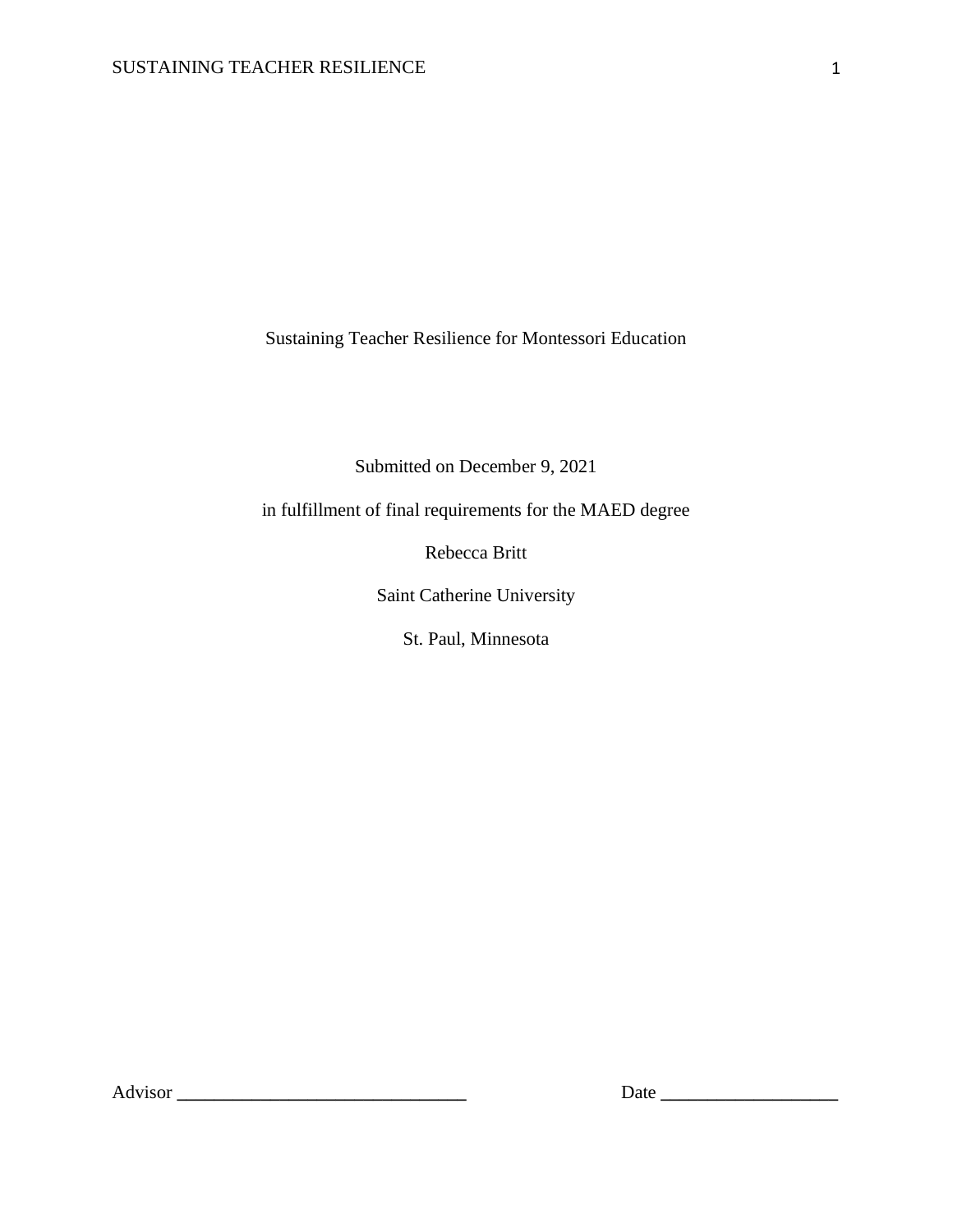#### Abstract

The purpose of this action research self-study was to determine the effects of a sustainable self-care practice on the resilience of an unemployed, mid-career Montessori early childhood teacher. This 4-week intervention consisted of twenty 20-minute sessions with meditation, yoga, and/or inspirational readings. Data was measured using a pre- and post-resilience survey, a daily adjective checklist, and a daily reflective journal. An increase in resilience was demonstrated by the resilience survey and self-assessed in journal entries, suggesting that taking time each day for personal self-care can positively impact resilience. Further research should include a larger and diverse study group of full-time teachers, longer or shorter daily intervention times, and a longer intervention period to determine further sustainability of the practice. This research will inform my practice as a teacher both personally and professionally, with consistency of teacher effectiveness being the greatest professional benefit.

*Keywords:* Montessori, teacher resilience, teacher self-care, self-study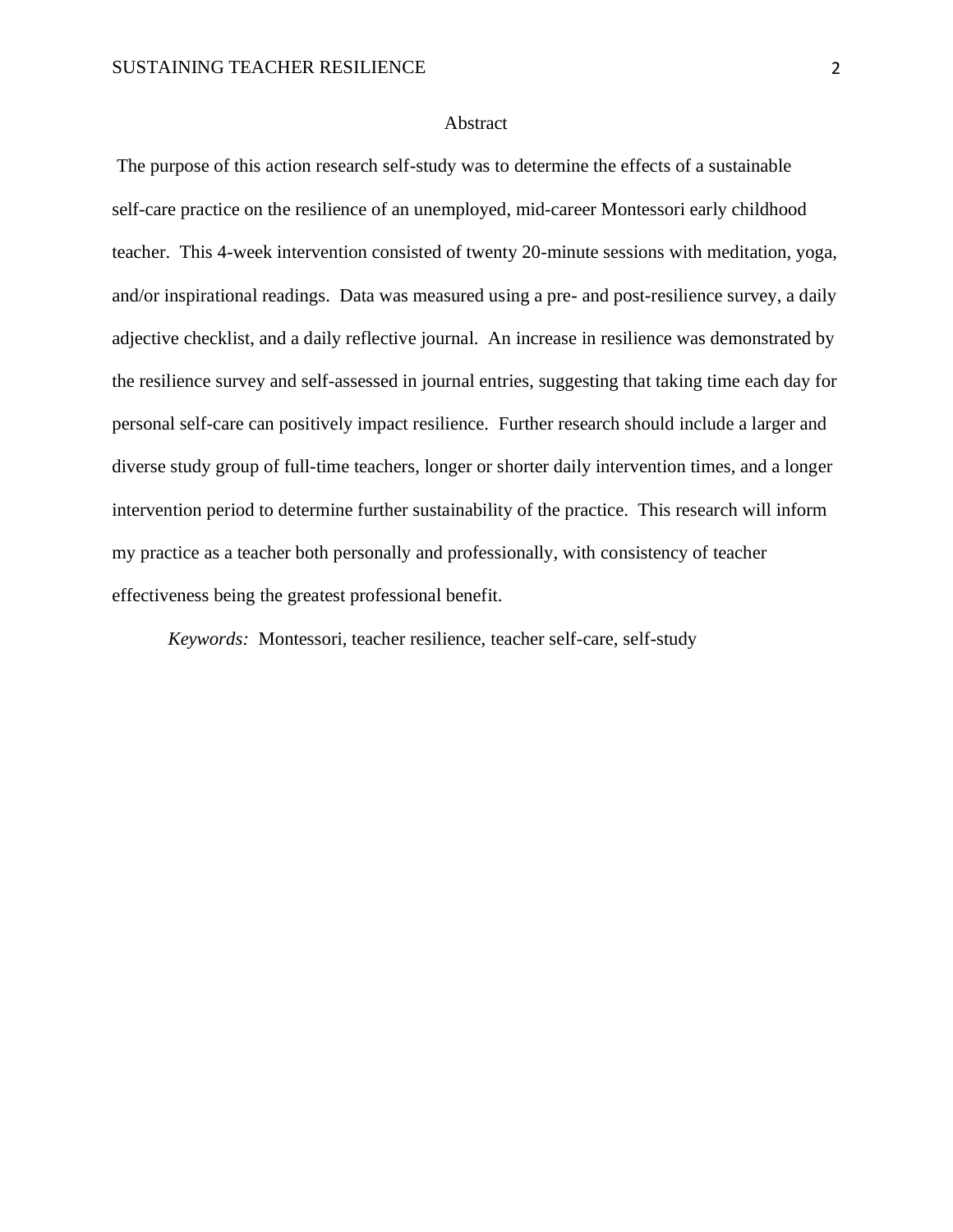The Covid-19 pandemic's effect on education has made it obvious that teachers are critically important to society. Despite this realization, however, little has changed to support teachers in their work. Although teaching can be rewarding, the responsibility to educate and care for children is taxing, even in the best of circumstances. Pressure from parents, administrators, and school districts is high, while professional support and wages remain low, resulting in high teacher turnover rates (Arnup & Bowles, 2016; Gu & Day, 2013). To meet job demands, teachers need to be able to maintain their resilience. Resilience, or the ability to recover from adversity, can sustain teachers and increase their efficacy (Ainsworth & Oldfield, 2019; Arnup & Bowles, 2016; Bobek, 2002; Doney, 2013; Gu & Day, 2013; Mansfield et al., 2016; Park et al., 2020).

I am a teacher who has felt unsupported by her school administration. This led to my realization that, when experiencing a lack of support, it is important for individual educators to have their own inner resilience to support both their work and their continued growth. The personal nature of this inquiry lends itself well to the self-study. I decided to look within myself to discover what supports my learning, my spiritual and emotional health, and my physical health. What practices, what books, what relationships have contributed to my growth as a Montessori teacher? As Montessori education supports the development of the whole child (Montessori, 1965), the whole teacher also needs support.

The literature leaves a gap regarding sustainability of practice: how can I, as a teacher, continually bolster my resilience? It became apparent in my reading that environment (context) impacts resilience, perhaps more so than our individual tendencies (Ainsworth & Oldfield, 2019). However, if teachers are unemployed or beginning work in a new environment, what individual supports do they have in place? Knowing that context is critical, how can people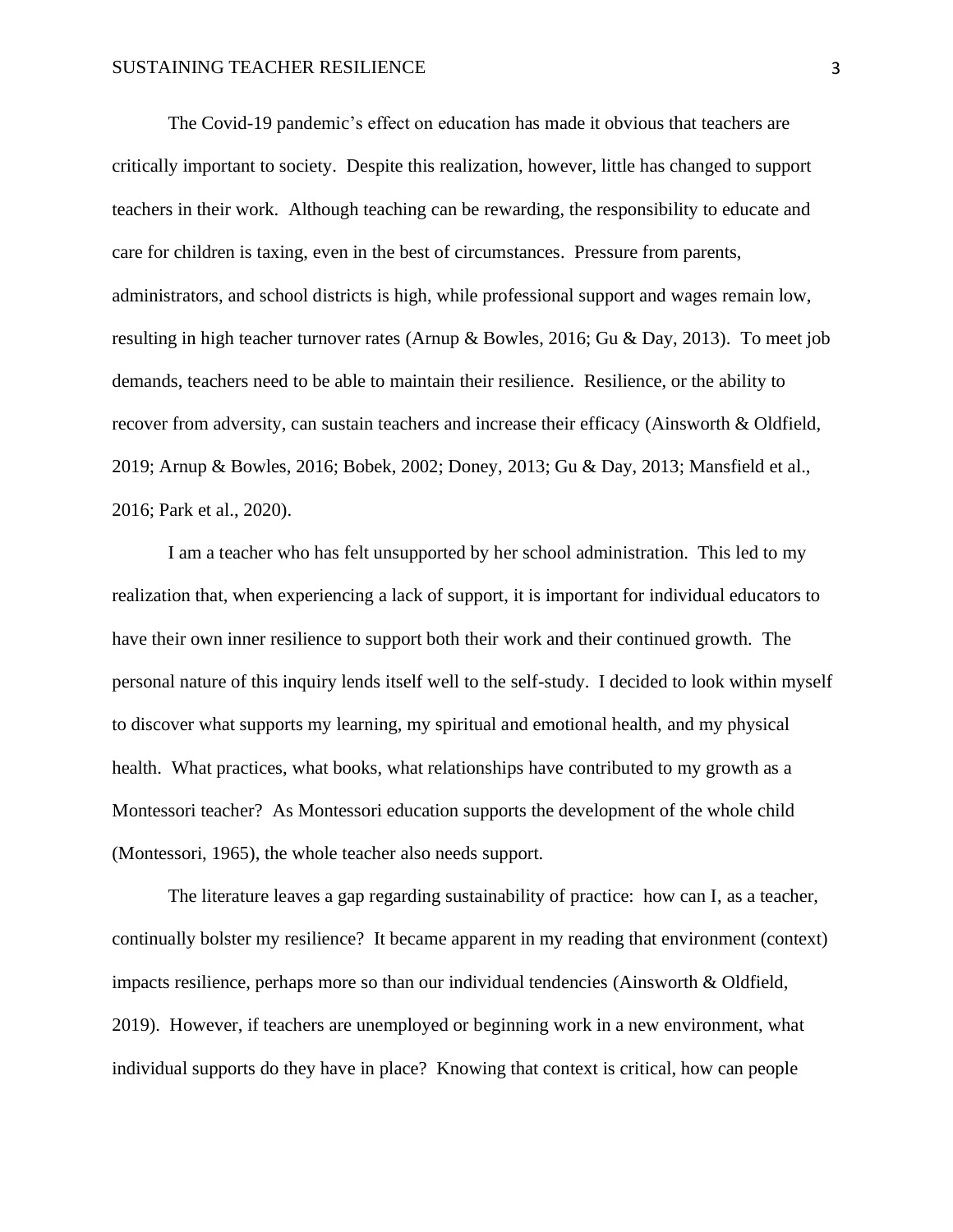without that context support themselves? While recognizing that schools desperately need to become accountable for their role in supporting teacher wellness, this study seeks to explore ways in which teachers can cultivate sustainable self-care practices to bolster their individual resilience.

Montessori teachers have at their disposal a pedagogy rooted in observation of the child and scientifically supported, evidence-based practice (Lillard, 2007). The preparation of the teacher is paramount to creating a high-fidelity Montessori classroom, but beyond the initial preparation, little is outlined for continuing this practice. Considering this, this self-study took place over four weeks at my home to determine the sustainability of a self-care practice to support my resilience as a mid-career teacher as I complete my master's program and consider next steps in my career as a Montessori educator.

#### **Theoretical Framework**

Because I am interested in applying aspects of Montessori philosophy to adult self-care practice, the theoretical framework utilized for this research is from Dr. Maria Montessori's theory. Specifically, three aspects of Dr. Montessori's philosophy will be considered and applied to this study: Spiritual Preparation of the Adult, the Prepared Environment, and the role of choice in education.

#### **Spiritual Preparation of the Adult**

Dr. Montessori called for teachers to look inwardly and work to eliminate personal deficiencies that prevent them from assisting the child (1965). "The first step an intending Montessori teacher must take is to prepare herself" (1995, p. 276). This dovetails easily with another of Dr. Montessori's theories, the Prepared Environment, as "care for one's own person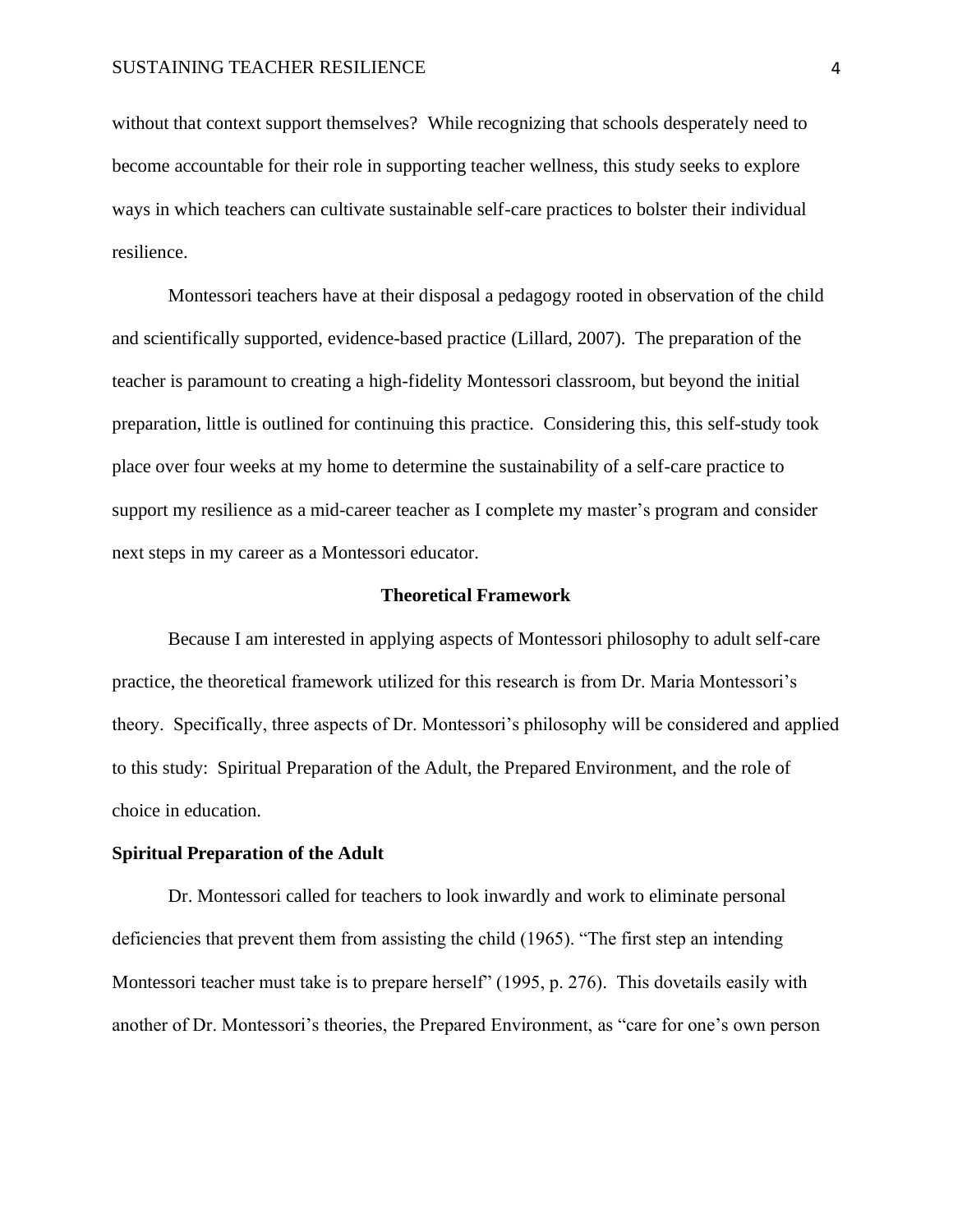must form part of the environment in which the child lives; the teacher herself is the most vital part of his world" (Montessori, 1995, p. 277).

#### **The Prepared Environment**

Once teachers have considered their own obstacles and worked to correct them, they prepare the physical environment for the child. This environment contains the tools the children need to grow into the adults they will become (Montessori, 1965). The classroom environment begins with furniture that is sized for children; the didactic materials for the corresponding stages of development are available in the classroom on shelves that the children can access easily. Most of the material is not duplicated and must be shared by all the children in turn (Lillard, 2007). This prepared environment offers the children work that will support their learning without distracting them with unnecessary obstacles to their development.

#### **The Role of Choice**

Within the prepared environment, Dr. Montessori observed that children are eager to choose work that speaks to them (1965). This tendency was first observed at the Casa dei Bambini, Dr. Montessori's first school. One day when the teacher arrived late, she discovered that the children had made their own choices for work from a cabinet that had not been locked. They chose work they felt drawn to do and Dr. Montessori took this to mean "that the children now knew the various objects and were able to choose among them" (1965, p. 136). This practice continues today, however as Lillard explains "an abundance of options is not associated with well-being" (2007), hence the limited number of available materials per classroom environment previously mentioned. Dr. Montessori contended that children respond to their instinct, which urges them toward life-giving experiences and learning (1995). In this way, they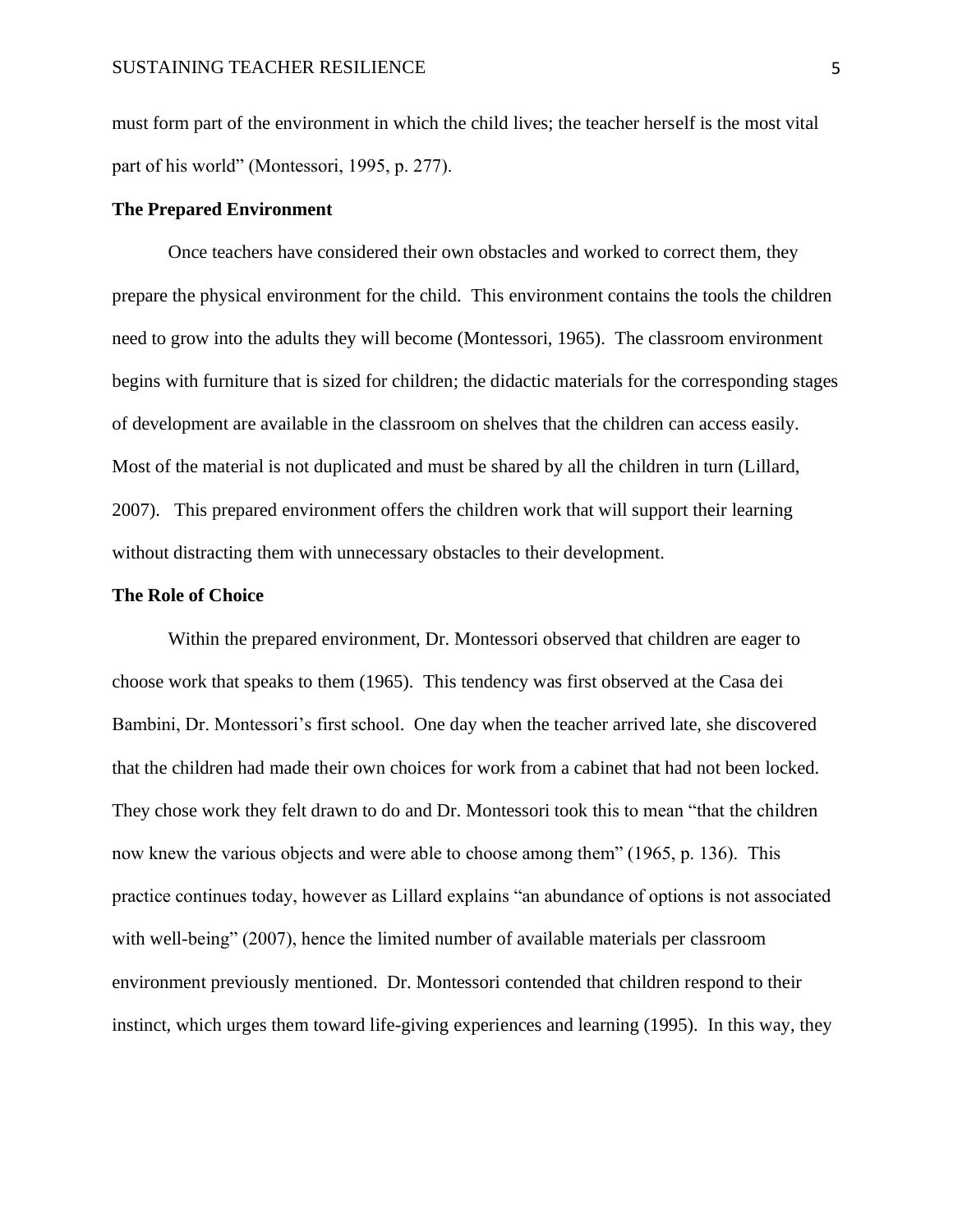develop the freedom required for true learning. Although adults may not be as attuned to this instinct, it is still accessible to them with practice and beneficial to their performance and well-being when engaged (Lillard, 2007). Adults, too, can make choices that contribute to their growth.

This research will apply the principle of the Prepared Environment to a teacher's resilience-building through curation of a variety of activities that are of particular value to the individual. This research will also rely on the importance of choice regarding the teacher's own selection of self-renewal activities as part of this "prepared environment." As these principles of the Prepared Environment and individual choice are applied in Montessori schools for the benefit of children, this research will explore the potential benefits of applying them to a teacher's effort to build resilience as a means of ongoing spiritual preparation.

The following section reviews the literature pertaining to teacher resilience and how it relates to this research regarding creation of a sustainable self-renewal practice for a Montessori teacher.

#### **Literature Review**

Research has shown that, for many teachers, working with children and guiding their academic growth contributes positively to teachers' job satisfaction (Arnup & Bowles, 2016). However, with great opportunity comes with great responsibility. The daily mindfulness required to organize learning opportunities for multiple children, redirect some of those same children, communicate clearly with parents, collaborate with colleagues, and satisfy requirements from administration and the school district can be detrimental to teachers' well-being (Ainsworth & Oldfield, 2019). This professional diminishment has been shown to contribute to a teacher retention crisis in many countries recently (Ainsworth & Oldfield, 2019;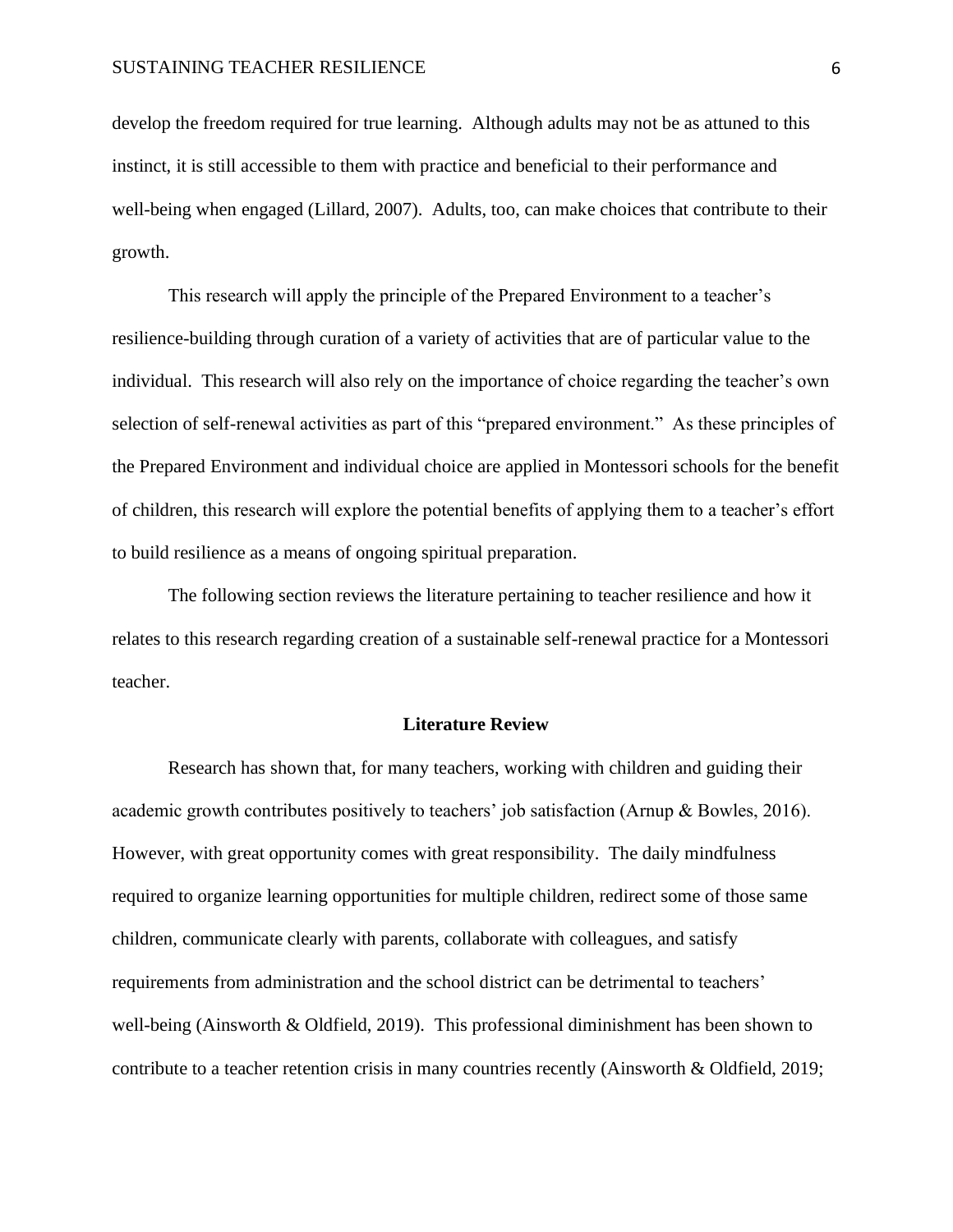Arnup & Bowles, 2016). Lower job satisfaction and lower resilience among teachers often predict an increased intention of leaving the teaching profession (Arnup & Bowles, 2016). However, research also suggests that teachers' resilience can bolster their ability to manage challenging aspects of teaching (Ainsworth & Oldfield, 2019; Arnup & Bowles, 2016; Bobek, 2002; Doney, 2013; Gu & Day, 2013; Mansfield et al., 2016; Park et al., 2020).

Resilience is best supported when a teacher has the personal traits and practices to do so while being part of a supportive work community (Ainsworth & Oldfield, 2019). However, resilience fluctuates depending on many factors. Some of these factors are out of the teacher's control, but others may be cultivated as a buffer for stressful times. The literature reviewed here examines the role of protective factors, both social and personal, to understand how best to support teacher well-being and resilience.

 In a Montessori setting, some of the stressors facing teachers in a traditional school may be alleviated. For example, the Montessori method utilizes what is known as the three-year cycle, in which children remain in the same classroom community for three years. Working with the same children for three years in an environment individualized for their needs can be very satisfying (Lillard, 2019). Nevertheless, relationships with parents, staff, administration, and students can remain stressful, even in a healthy environment. To date, there is very little research regarding the resilience of Montessori teachers. With this in mind, this literature review seeks to explore how the creation of a sustainable self-care practice affects the resilience of a Montessori teacher.

#### **Resilience Defined**

Resilience develops when difficulties arise (Bobek, 2002). It is the ability to recover from these difficulties, but it is not simply that. Resilience is not a stable construct, nor is it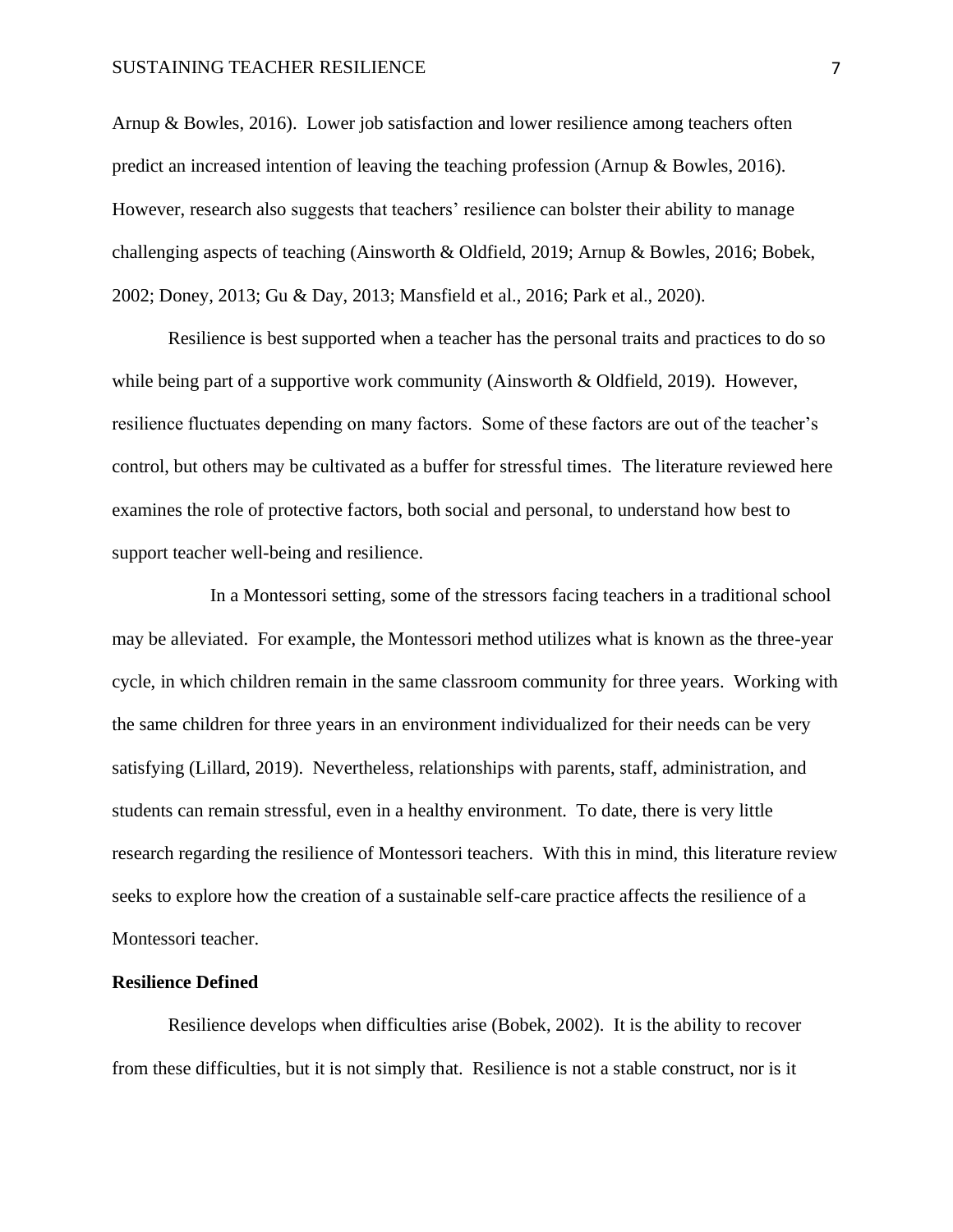innate (Arnup & Bowles, 2016; Gu & Day, 2013). It is a dynamic state that fluctuates (Doney, 2013; Gu & Day, 2013; Mansfield et al., 2016) and can be learned (Gu & Day, 2013). Building resilience requires the interaction of both stressors and protective factors (Doney, 2013). Even as resilience fluctuates depending on current life events, building a storehouse of influential factors helps weather these uncertainties (Bobek, 2002). Resilience theory focuses on strengths, not deficits, increasing the probability that interventions build their capacity (Doney, 2013).

#### **The Need for Teacher Resilience**

A teacher's work is comprised of many variables from day to day. Gu and Day (2013) found that teachers themselves perceived resilience "as being closely allied to their everyday capacity to sustain their educational purposes and successfully manage the unavoidable uncertainties which are inherent in the practice of being a teacher" (p. 22). These unavoidable uncertainties include student behavior, colleague relationships, relationships with school leaders, parent/teacher communications, district/state testing requirements, and heavy workloads. These, of course, converge with unforeseen life events, often threatening a teacher's ability to work effectively. Or at all. The effects of such stressors on new teachers result in as many as 30-50% leaving the profession within five years (Arnup & Bowles, 2016; Gu & Day, 2013). Arnup and Bowles (2016) found that lower resilience and lower job satisfaction often increase teachers' plans to leave the profession. Teachers beginning their careers are particularly reliant on support from colleagues and school administration for career success and self-efficacy. Taken together, these stressors can be more easily managed by teachers with higher resilience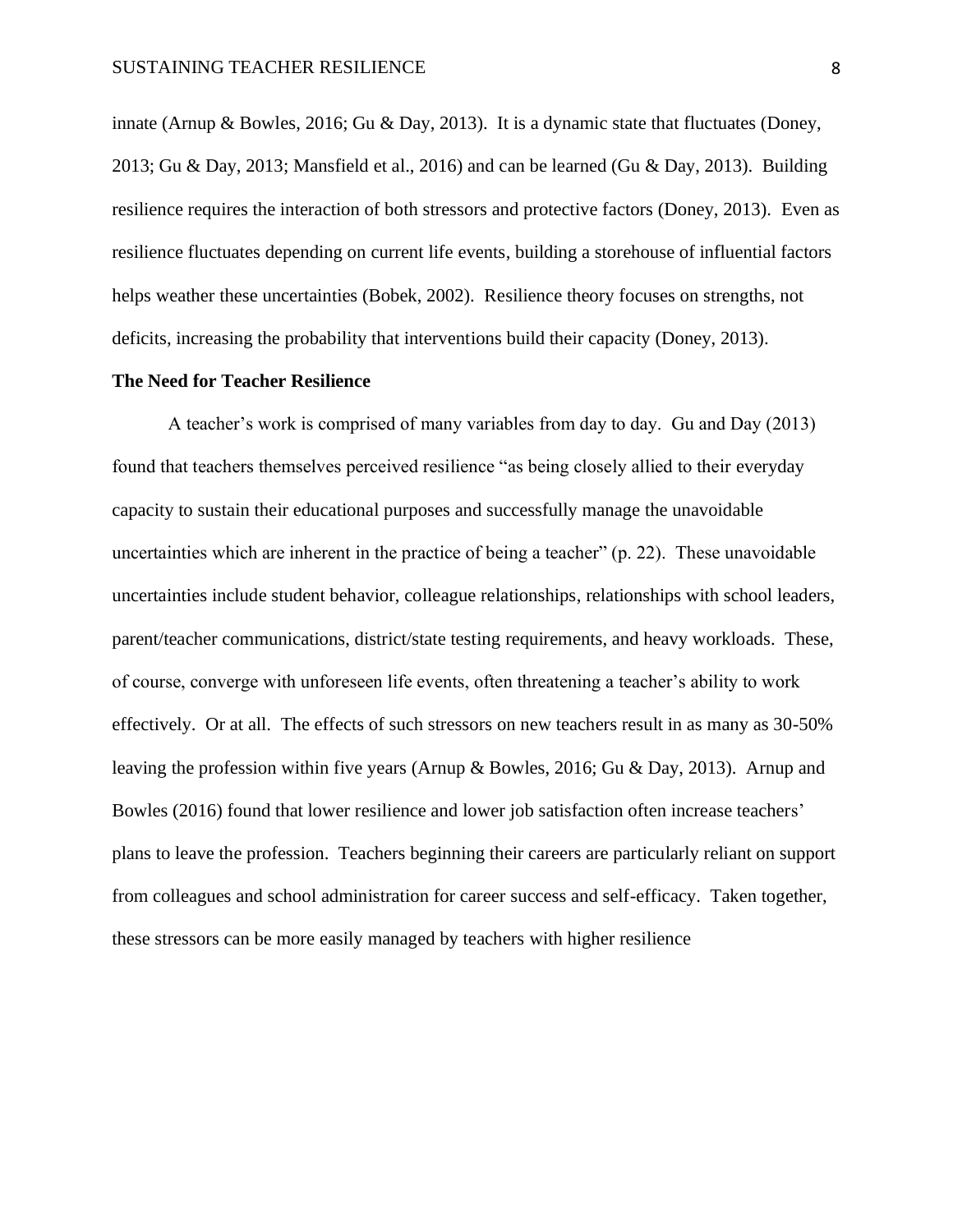#### **Factors Influencing Teacher Resilience**

#### *Social Support*

Researchers generally agree that a strong school community is needed to support teachers (Ainsworth & Oldfield, 2019; Arnup & Bowles, 2016; Doney, 2013; Gu & Day, 2013; Park et al., 2020). A school administration that supports teachers in their daily work and communicates effectively with staff is the basis for a solid community (Ainsworth & Oldfield, 2019). Additionally, acknowledging teachers' need for professional development and providing those opportunities supports teachers in their career growth (Bobek, 2002; Gu & Day, 2013; Mansfield et al., 2016). Strong colleague connections also provide grounding during difficult times, both professionally and personally (Arnup & Bowles, 2016; Bobek, 2002). Positive feedback from parents regarding their children's development helps teachers feel effective in their efforts (Bobek, 2002). This feedback is critical in constructing solid footing for teachers' self-efficacy. Outside of the school context, familial support and friendships also support teacher resilience (Doney, 2013; Mansfield et al., 2016).

In a 3-year study of 300 primary and secondary teachers in England, 73% maintained their perceived resilience over the three years (Gu & Day, 2013). Two teachers in this study whose resilience remained high throughout this time were interviewed for a closer look at their success. These teachers, one early-career and one mid-career, said that the workplace context contributed the most to their resilience. For the early-career teacher, her positive work environment and high student achievement helped her build self-efficacy for her new work. Having a good relationship with both students and colleagues was also meaningful. For the mid-career teacher, strong staff relationships helped her weather school inspections and a heavy workload. These relationships were particularly helpful as her home responsibilities and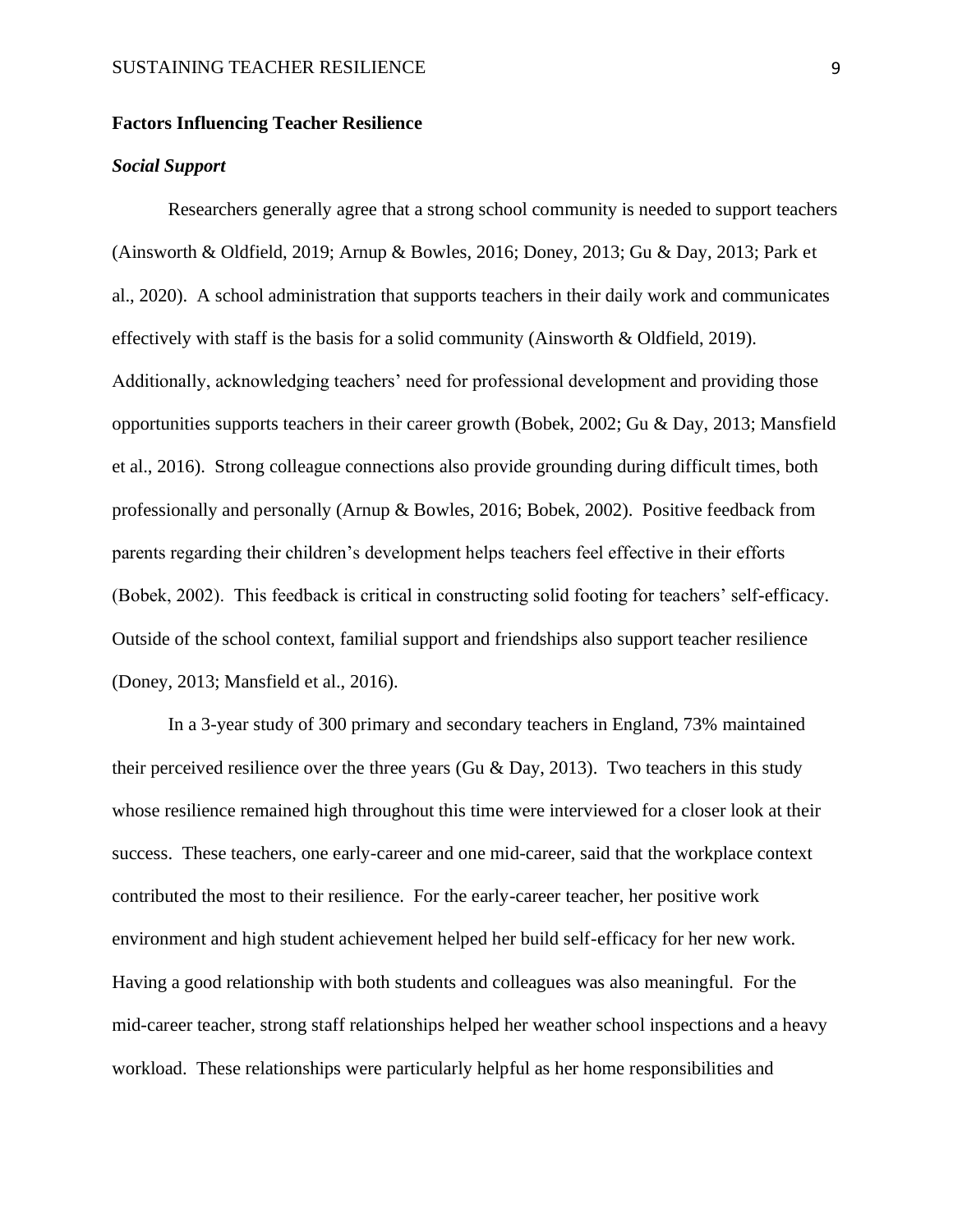commitments increased over the years, as well. These teachers confirm the importance of a strong social context for resilience.

#### *Self-care*

Self-care refers to a person's efforts to maintain health and well-being. The literature reveals that self-care is an essential part of building resilience (Park et al., 2020). Teachers often perceive self-care as selfish "as well as a luxury" (Park et al., 2020, p. 8), but it is necessary for resilience building. A study by Ainsworth and Oldfield (2019) revealed that of the individual factors assessed, self-care was the most critical predictor of wellbeing. Doney refers to individual skills associated with stress reduction, such as "problem solving, maintaining a sense of purpose, having a sense of humor, and maintaining self-efficacy" (2013, p. 654). Bobek contends that new teachers need to "be lifelong learners" (2002, p. 203). The study of 466 childcare teachers by Park et al. (2020) maintains that teachers must care for themselves in order to care for the children in their charge. Teachers often neglect their own needs, believing that considering the needs of the children is more important. However, if these two are not balanced, this self-neglect can affect job performance over time. Teachers need to find work-life balance and to consider their self-renewal part of their job. In a review of literature regarding teacher resilience practices, Mansfield et al., (2016) contend that using wellbeing activities to enhance physical wellness, as well as creating good work-life balance, support teacher resilience.

However, it should be noted: acknowledging the need for self-care does not exempt schools from providing teacher support and resources (Ainsworth & Oldfield, 2019). Emphasis on teachers' individual resources should not result in overworking teachers while laying the onus for resilience-building on them alone. Teachers may have the most control over their personal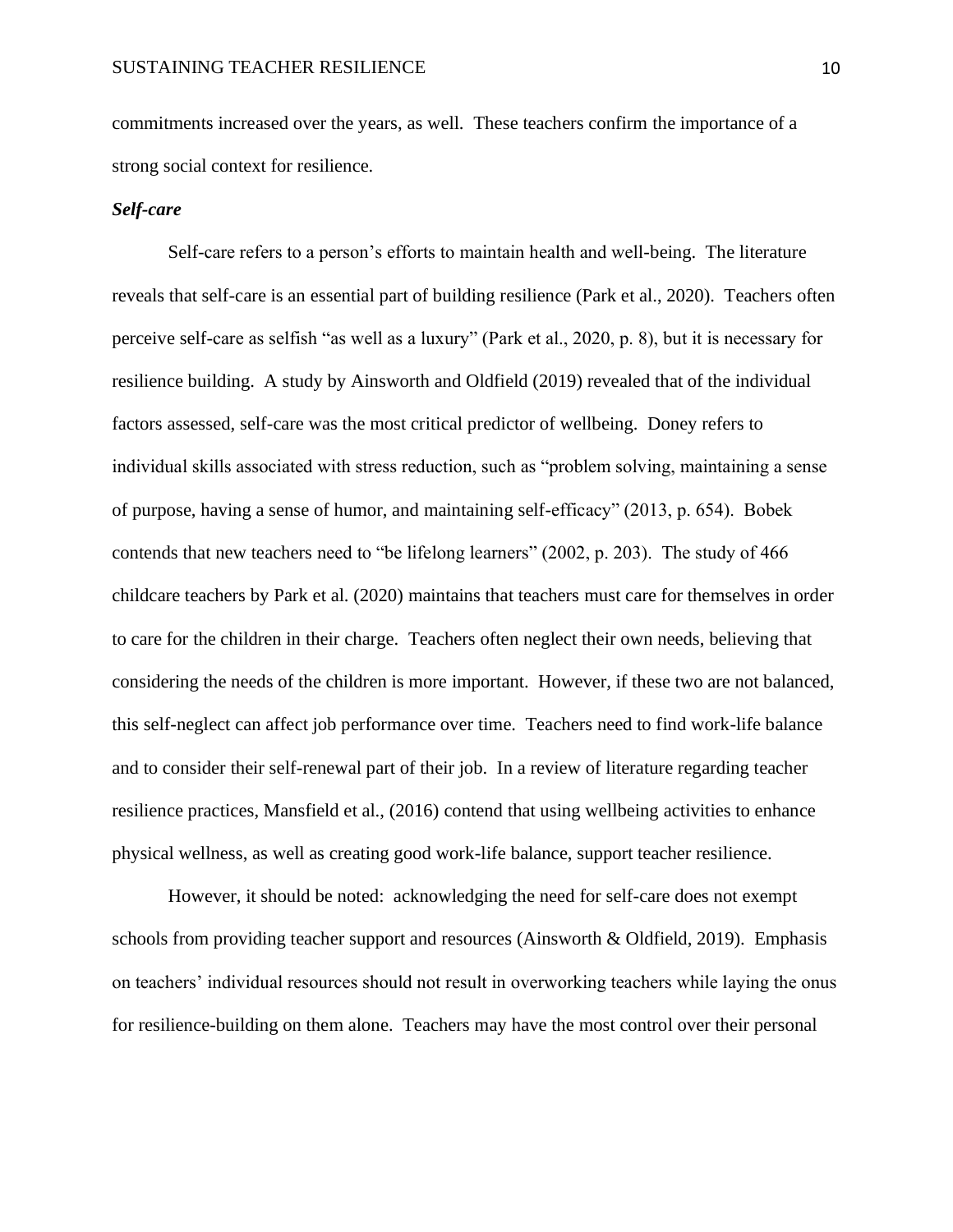resilience factors, but the social context in which they work should be no less supportive of teacher resilience because of this (Ainsworth & Oldfield, 2019).

#### **Teacher Resilience and Montessori**

#### *The Need for Resilience*

There seems to be a dearth of research regarding the resilience of Montessori teachers. Lillard (2019) found that Montessori teachers report high levels of job satisfaction, even, in some cases, when they do not feel supported by their school administration. The reasons for this include spending three years working with the same students, satisfaction with the method and its student-led environment and feeling that their training prepares them to understand children and their needs. Lillard contends that "it is possible that people who were already predisposed to enjoy teaching more (regardless of type of teaching) might self-select to teach in the Montessori way" (p. 944). However, while this environment is beneficial for adults as well as for children, it is not without its stressors; Montessori teachers face many of the same daily challenges that all teachers face.

#### *Montessori's Spiritual Preparation*

The Montessori method begins with the "Spiritual Preparation of the Guide," which creates an initial understanding that the teacher's honest introspection and commitment to inner preparation for the work set the tone for the whole environment (Montessori, 1965). The teacher's next job is to prepare this environment for the child's use. As keepers of the environment, Montessori teachers not only care for the classroom, but for themselves. "So, care for one's own person must form part of the environment in which the child lives; the teacher herself is the most vital part of his world" (Montessori, 1995, p. 277).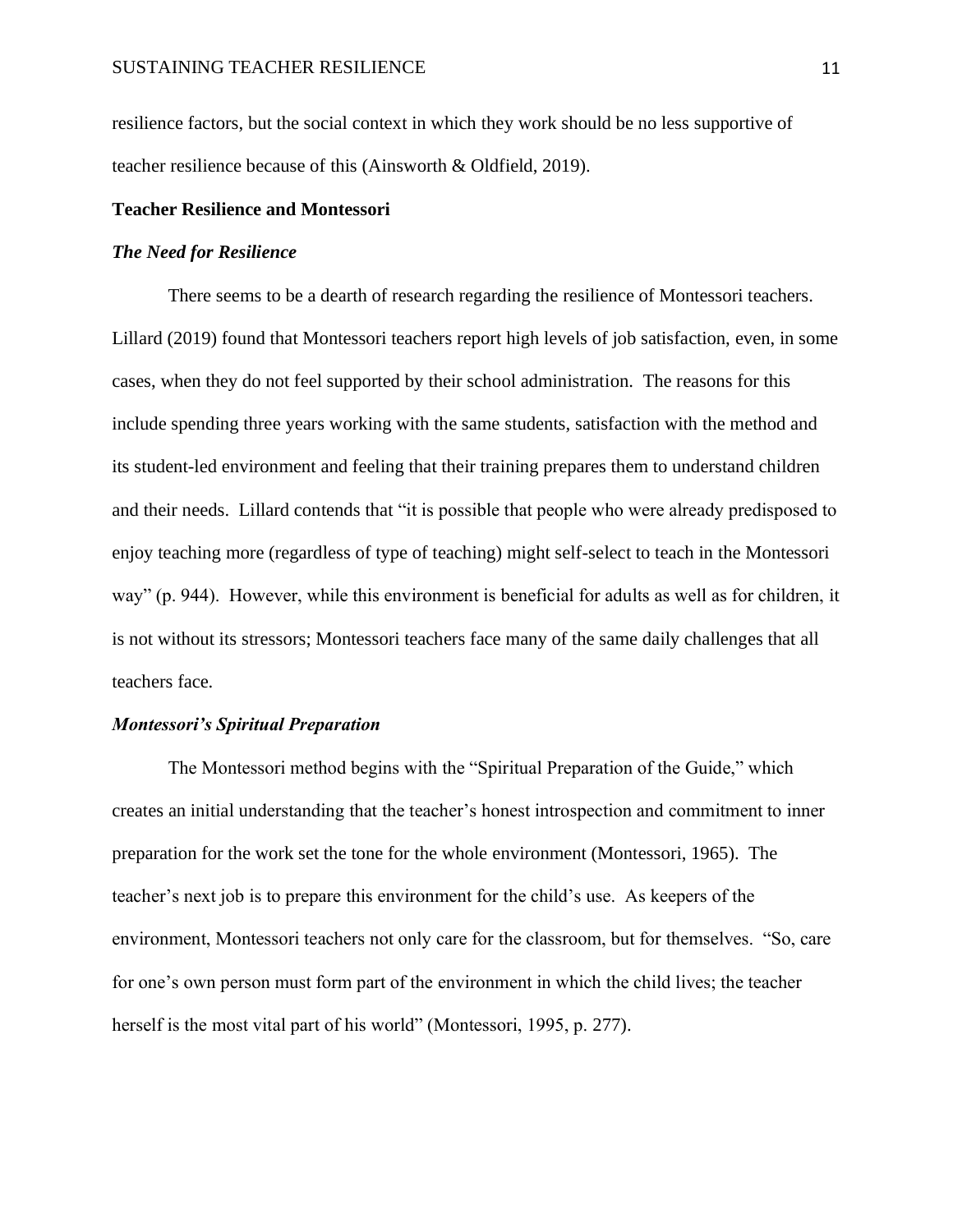Dr. Montessori was precise on this point. What she referred to as the "spiritual preparation" of the teacher is an inward look at the "obstacles which make the child incomprehensible to him" (1965, p. 116). She calls for teachers to begin by ridding themselves of their deficiencies, particularly anger and pride, and to become humble as they create an environment in which children can begin to become the adults they are meant to be. This requires a calm, grace, and gentleness that is sometimes easier imagined than achieved. Yet beyond Dr. Montessori's initial instructions for teacher preparation, there is little in the way of continued guidance.

#### *Using Montessori Principles to Build Resilience*

The discovery of the self is a core principle of Montessori education (Montessori, 1965). Wolf (1996) encourages teachers to discover their true selves and then teach from this authentic place. By maintaining a sense of "humility and awe" (p. 36), teachers can be their best as they support students. Wolf questions whether ongoing personal development of Montessori teachers is possible to maintain contact with their true selves and suggests that teachers keep a "spiritual journal" with which to guide their own journeys while also "nurturing the spiritual growth of children in the classroom" (p 38). Therefore, development of introspective self-care seems to be a natural extension for Montessori teachers seeking to continue their personal and professional growth.

Montessori teachers guide children through the prepared environment to become the people they are meant to be (Montessori, 1965). Teachers could employ this same principle the Montessori method espouses for students to prepare their own "environments." By choosing well-cultivated tools that are personally significant, teachers could create their own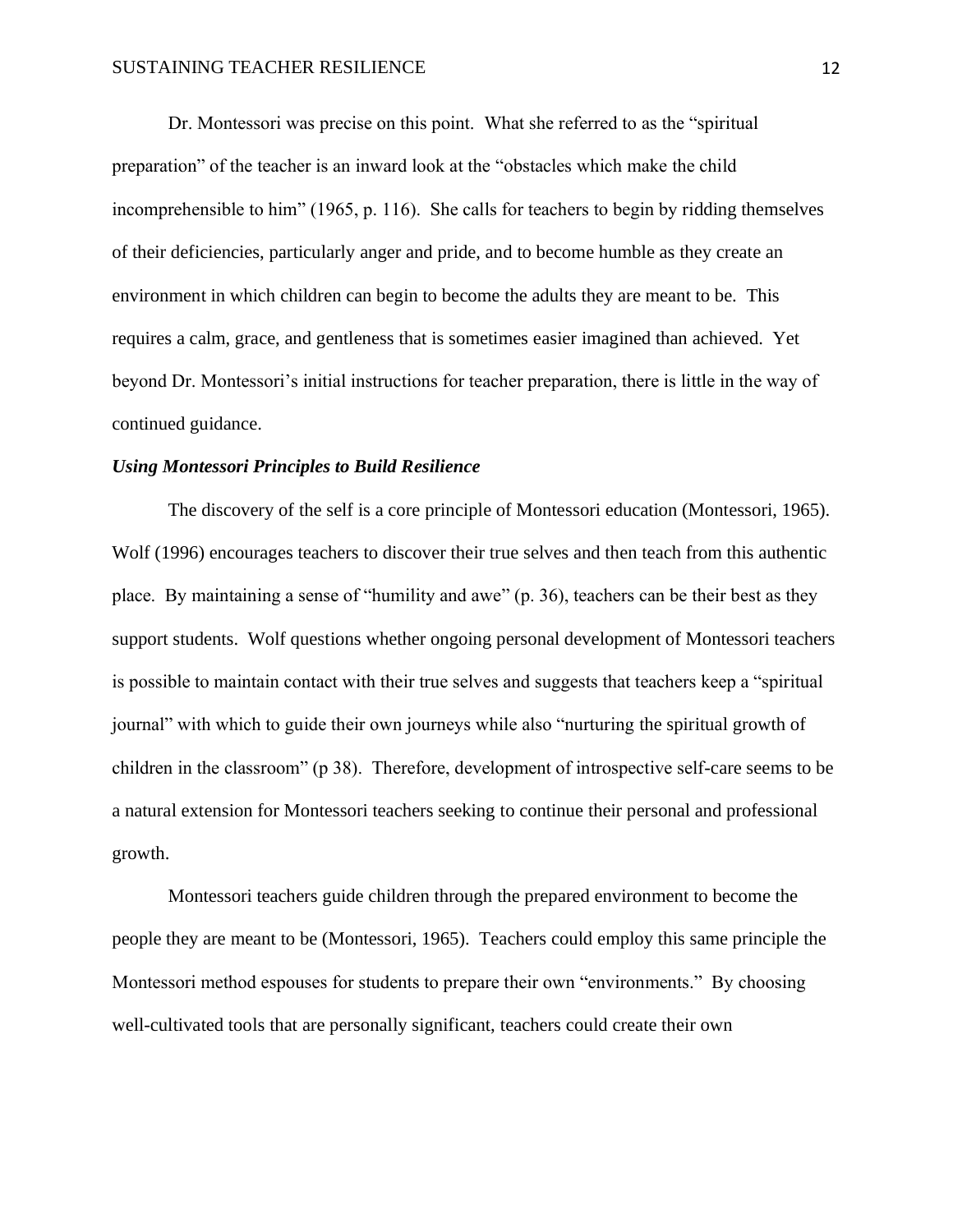resilience-building practices. These practices should remain dynamic, serving teachers' changing needs throughout different stages of their careers. In turning their attention inward, Montessori teachers could potentially build the necessary resilience required to continue following the child.

#### **Conclusion**

Research on teacher resilience suggests that some combination of personal attributes and supportive school context contribute most to high levels of teacher resilience, although the literature varies regarding which of these is of greater value. More research seems necessary to determine which specific attributes contribute the most. The literature proposes that future research could include an investigation of which resources are most important in building teacher resilience (Mansfield, et al., 2016) and ways to nurture resilience (Gu & Day, 2013). While Montessori education focuses a great deal on the spiritual preparation of teachers, little specific information is available to support the continuation of this practice.

Teachers have less control over some contextual factors, but they have more control over their personal attitudes and approaches to their work. Doney suggests that "continuous and varied experiences provide a teacher with a greater repertoire of coping mechanisms" (2013, p. 660). With this in mind, this action research self-study aims to apply Dr. Montessori's educational theories of the Spiritual Preparation of the Adult, the Prepared Environment, and the importance of choice for the individual to discover how creation of such an individualized repertoire affects the sustained resilience of a Montessori teacher.

#### **Methodology**

This research was designed as a self-study to determine the impact of a daily self-care practice on my resilience. At the time of this study, I was a 51-year-old unemployed Montessori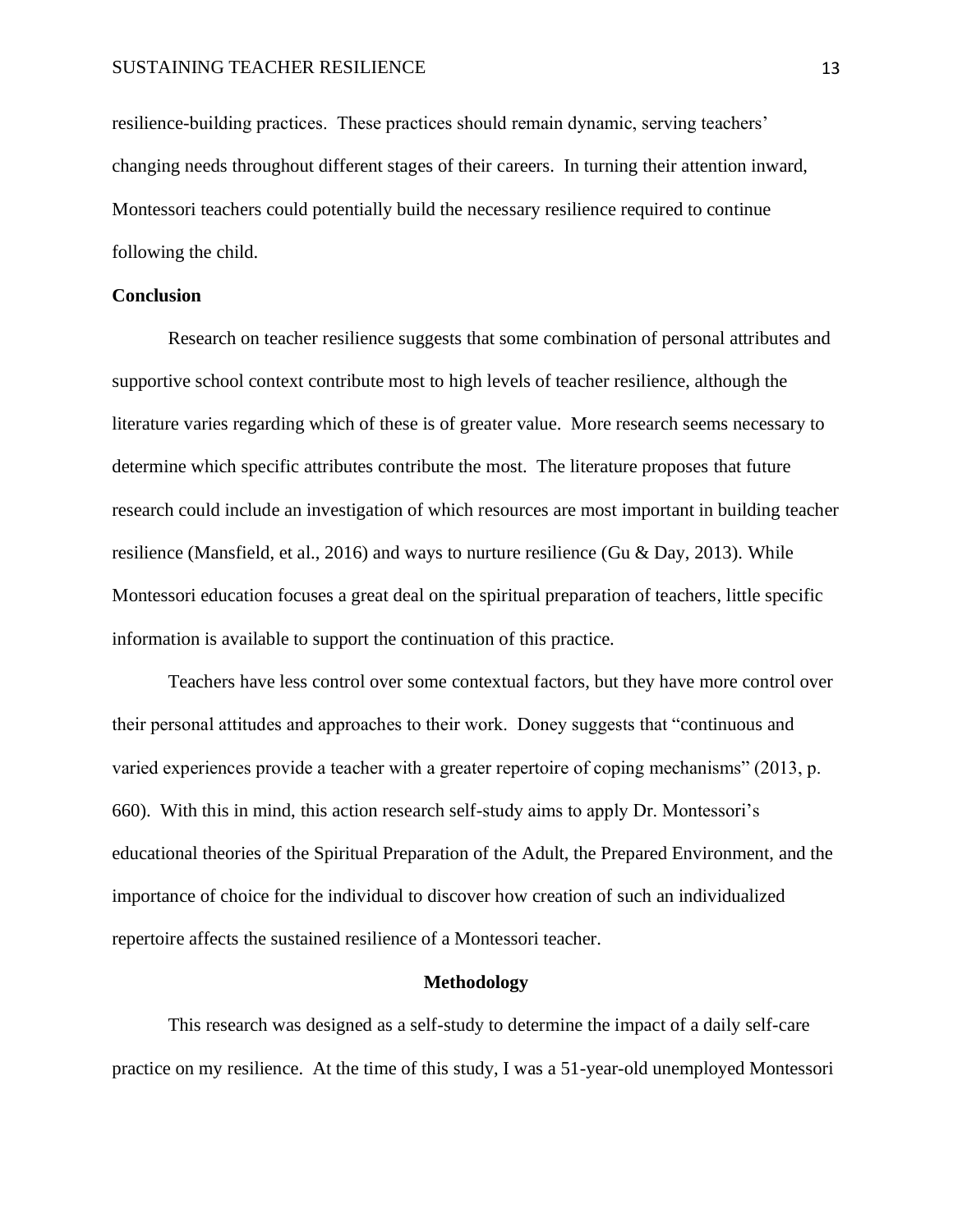primary teacher with 13 years of Montessori teaching experience. I am a White, cisgender female; my family is of upper-middle class means. The research was conducted at my home in the midwestern United States.

The variables that affected this research were not what I originally anticipated. I was unemployed at the time of this study, so my resilience for my work as a Montessori primary teacher was not assessed in the way I had hoped. However, I was focused on next steps in my Montessori career, which required resilience. Personally, my mother was diagnosed with cancer just before I began my data collection; some of my focus, therefore, shifted from professional to personal concerns. As a result, my resilience was tested personally and professionally. These very circumstances surrounding my research illustrate the importance of resilience and our inability as humans to completely separate ourselves from our work.

The organization of this intervention was inspired in part by a video by Dr. John Spencer entitled "How to Own Your Professional Learning" (2020). This video suggests considering professional development more broadly. It refers to content curation of materials that allow critical thinking and celebration of one's interests (1:21). It considers self-care activities and creative exploration as a means of enhancing professional development (3:21). "Ultimately, professional development is deeply personal and idiosyncratic. There is no single right way to do it" (3:39). This, along with Montessori's theory of the Prepared Environment, inspired the creation of a dynamic self-care tool kit that would be easy to incorporate into my daily activities and commitments.

Before the intervention began, I chose three self-care options: meditation, yoga, and inspirational readings. These became my Prepared Environment for resilience support for this research. These options were chosen due to my personal interest in them, which I hoped would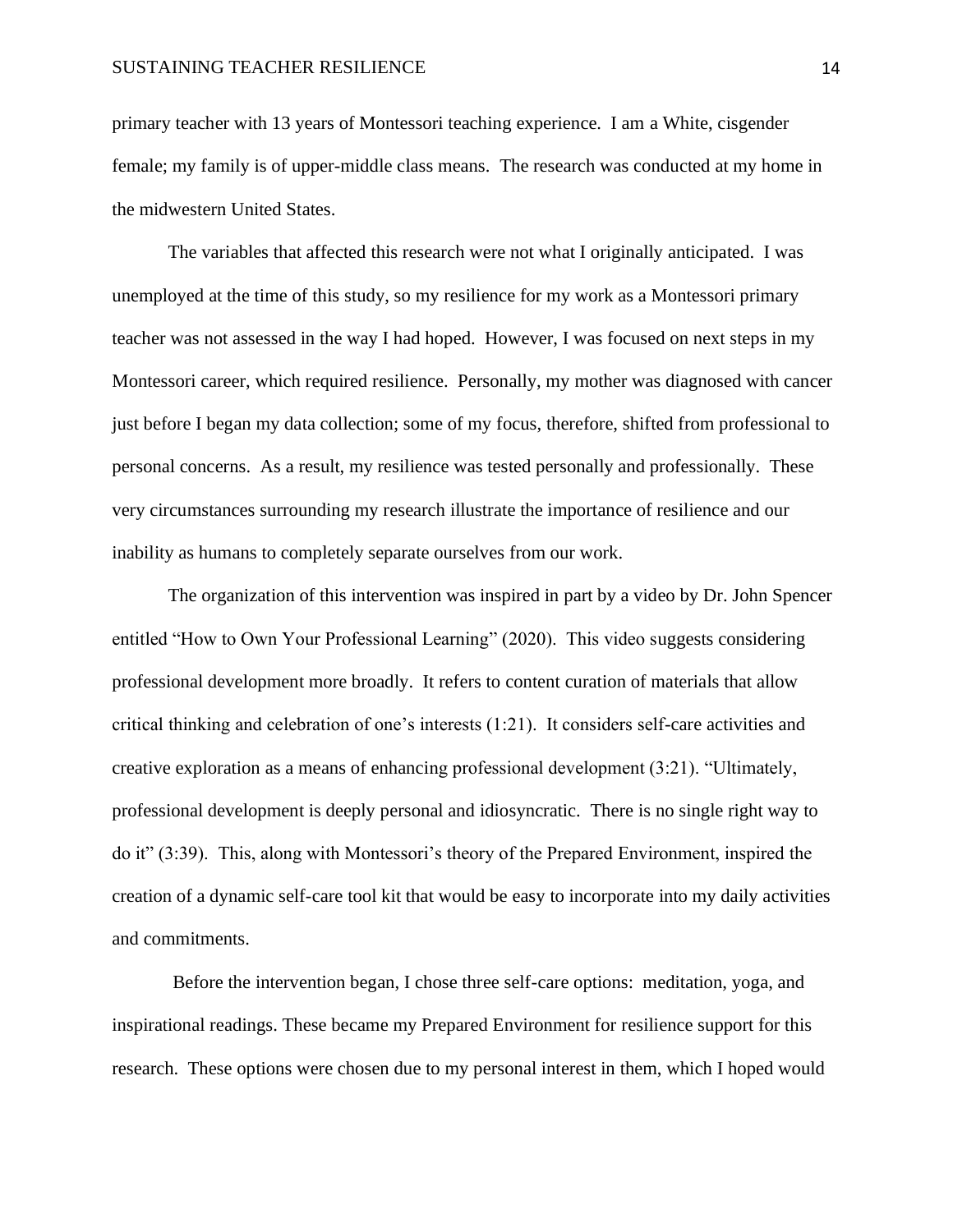enhance my desire to engage with them daily. Research has also shown that daily mindfulness practices, including meditation and yoga help decrease teacher stress (Netz & Rom, 2020; Vitolo, 2018). The purpose of these specific self-care practices was to enhance my personal wellness as well as my professional acuity. Meditation and yoga were chosen due to my affinity for the practices and my desire to incorporate them both into my self-care with more regularity. The inspirational readings were chosen to bolster my efficacy as a teacher by expanding my knowledge in educational philosophy and general self-help.

#### **Meditation**

I have practiced meditation intermittently over the last several years; I have taken a meditation class, used guided audio recordings, and meditated individually and in small groups. Although I have found it helpful as a way to stay in the present moment, I have not made it a regular habit. I decided to include it in my research because of its value to me in the past and because of my desire to make it a more regular practice. During meditation, I practiced sitting quietly for up to 20 minutes at a time. I focused on my breathing at a normal breathing rate in order to be aware of the present moment. I did not use any guided meditation recordings.

#### **Yoga**

I chose the yoga sequence known as the Sun Salutation. I used a graphic (Appendix A) that demonstrates each pose in this long-practiced yoga sequence, which is done slowly and mindfully and can be repeated as desired. I have had some practice with this yoga sequence, which made it an easy way to incorporate yoga into my practice.

#### **Inspirational Readings**

The four books I chose to include as inspirational self-care options are *Emergent Strategy* by adrienne maree brown, *Releasing the Imagination* by Maxine Greene, *Teaching to Transgress*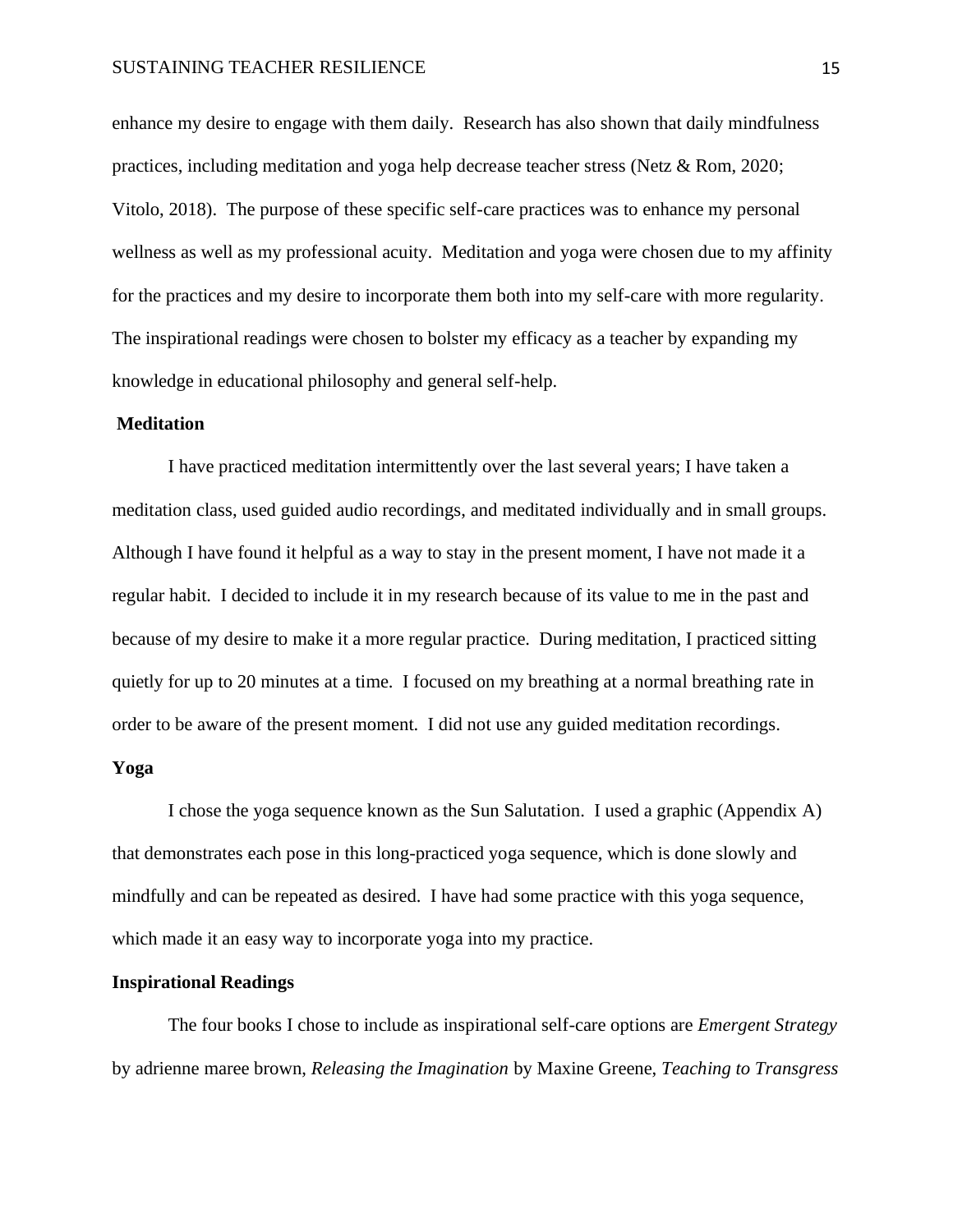by bell hooks, and *The Secret of Childhood* by Maria Montessori. (These are also listed in Appendix B). I chose these books due to my interest in them as professional development tools. While I have read Dr. Montessori's *The Secret of Childhood* several times, I had not read the other three books before this research study. These books are a combination of Montessori philosophy and educational theories which were new to me, which I was eager to learn more about. I allowed myself the option of choosing to read from whichever book seemed most valuable to me each day. I gravitated toward two books during this intervention, not choosing one of the books at all during the 20 days of data collection and choosing another book only once.

I practiced one or more of these self-care options each weekday (Monday through Friday) from August 15 to September 11, 2021. This resulted in 20 self-care sessions. I engaged with the self-care options of my choosing each day for 20 minutes total. I did not limit myself to a particular time of day in an effort to make the intervention more accessible, although I did complete all 20 minutes at the same time. One or more options were chosen on any given day; the intent of this was to discover if utilization of a variety of self-care options would increase the sustainability of the practice. This was influenced by the Montessori educational theory regarding the benefits of choice in children's educational engagement (Lillard, 2005). In creating a prepared environment of self-care support, I also hoped to employ Dr. Montessori's theory of the Prepared Environment, having tools at the ready to fortify my resilience.

The data collected for this research consisted of both qualitative and quantitative measures. Because this is a self-study, the nature of the research is personal; I wanted to be able to evaluate my impressions of the intervention's impact qualitatively to study any emerging patterns in the data. But I also wanted to analyze the impact of the intervention statistically, so I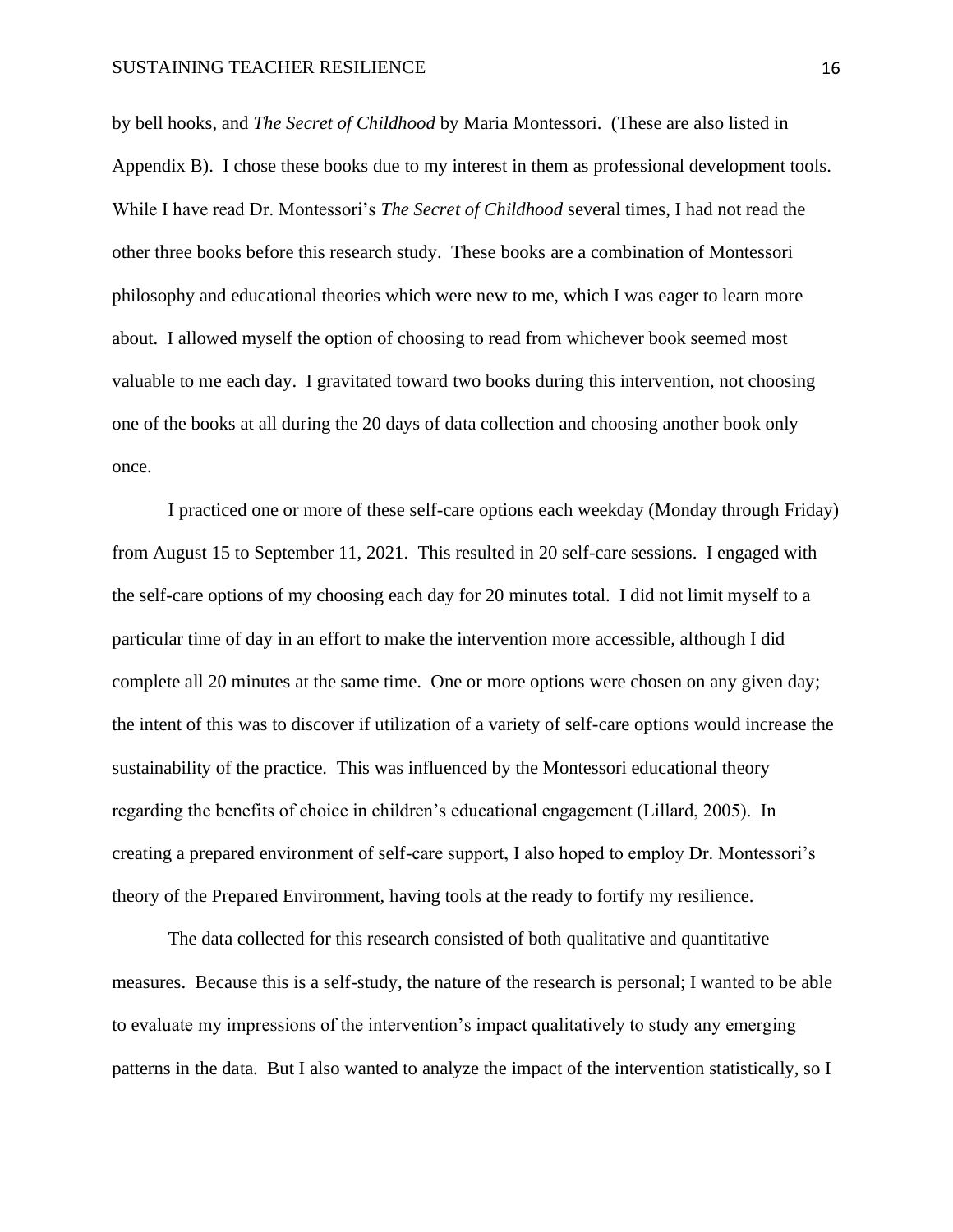employed a resilience survey, as well. A pre- and post-intervention resilience assessment entitled the Resilience Scale™ began and completed the study. A daily intervention method tally sheet (Appendix C), a daily adjective checklist (Appendix D), and a daily reflective journal were utilized to determine my resilience measurement each day, as well as the intervention methods used.

#### **Resilience Survey ™**

The survey used in this research to determine both baseline and post-intervention data was the Resilience Survey™. I completed this survey the day before beginning my intervention and again the day after completing the research. This 25-question Likert scale measures what it considers 5 foundational characteristics of resilience: purpose, perseverance, equanimity, self-reliance, and existential aloneness, or authenticity. The scale devotes 5 questions to each of these characteristics. Possible scores range from 1 to 7 for each question, with a higher score indicating higher resilience.

Purpose is considered the foundation for the other four characteristics and refers to "a sense of one's own meaning or purpose in life" (Wagnild, 2009, p. 16). Perseverance is defined as the "determination to keep going despite difficulties, discouragement, and disappointment" (p. 16). Equanimity refers to "having a balanced approach to life" and "avoiding extreme responses" to events (p. 17). "Self-reliance is based on a clear understanding of your capabilities and limitations" (p. 17). Existential aloneness, or authenticity, refers to being comfortable with yourself just as you are and realizing that "(w)e must face alone much of what we face in life" (p. 17).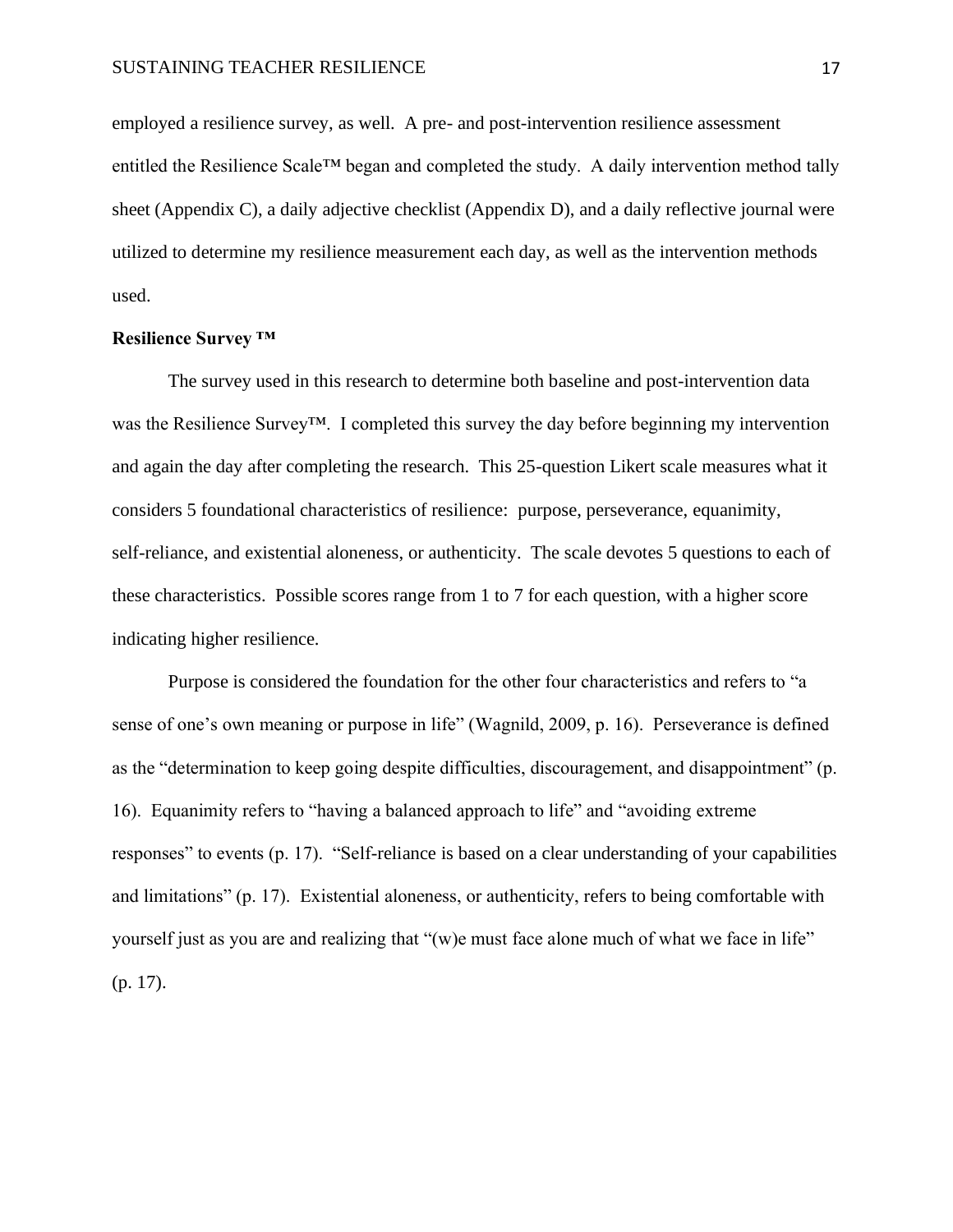#### **Daily Interventions Tally Sheet**

I created a tally sheet (Appendix C) to record which intervention/s were chosen each weekday, as well as the number of minutes spent with each intervention. I allowed myself to spend any number of minutes with any combination of activities each day, limiting the total number of minutes to 20 daily. I chose to work within the 20-minute daily limit to increase the sustainability of the practice.

#### **Daily Adjective Checklist**

A tool utilized to qualitatively indicate my emotional state during the intervention was the Daily Adjective Checklist (Appendix D). I created this list by choosing 12 emotions with which I identify clearly and distinctly. I felt that these emotions best articulated the variety of emotions I would most likely experience each day. Six of these are considered positive emotions and six are considered negative, and I arranged them in random order on the checklist.

Each day of the intervention, I chose one adjective that I felt best described my emotional state for the day. I did not designate a particular time of day for this activity but relied on my strongest inner feeling that day to guide the selection. Generally, I would select the day's adjective after my intervention, but not always; if a particular emotion was dominating my consciousness on a particular day, I selected it as soon as it registered as such.

#### **Daily Reflection Journal**

My qualitative research also consisted of journaling to contemplate the effects of events and activities surrounding my feelings of resilience. Journaling took place after I engaged with the intervention materials. This was intended to be a daily practice on weekdays during the intervention period, but in actual practice, I journaled 19 times (I missed two days and journaled twice one day). I concluded the journal with one post-intervention entry written ten days after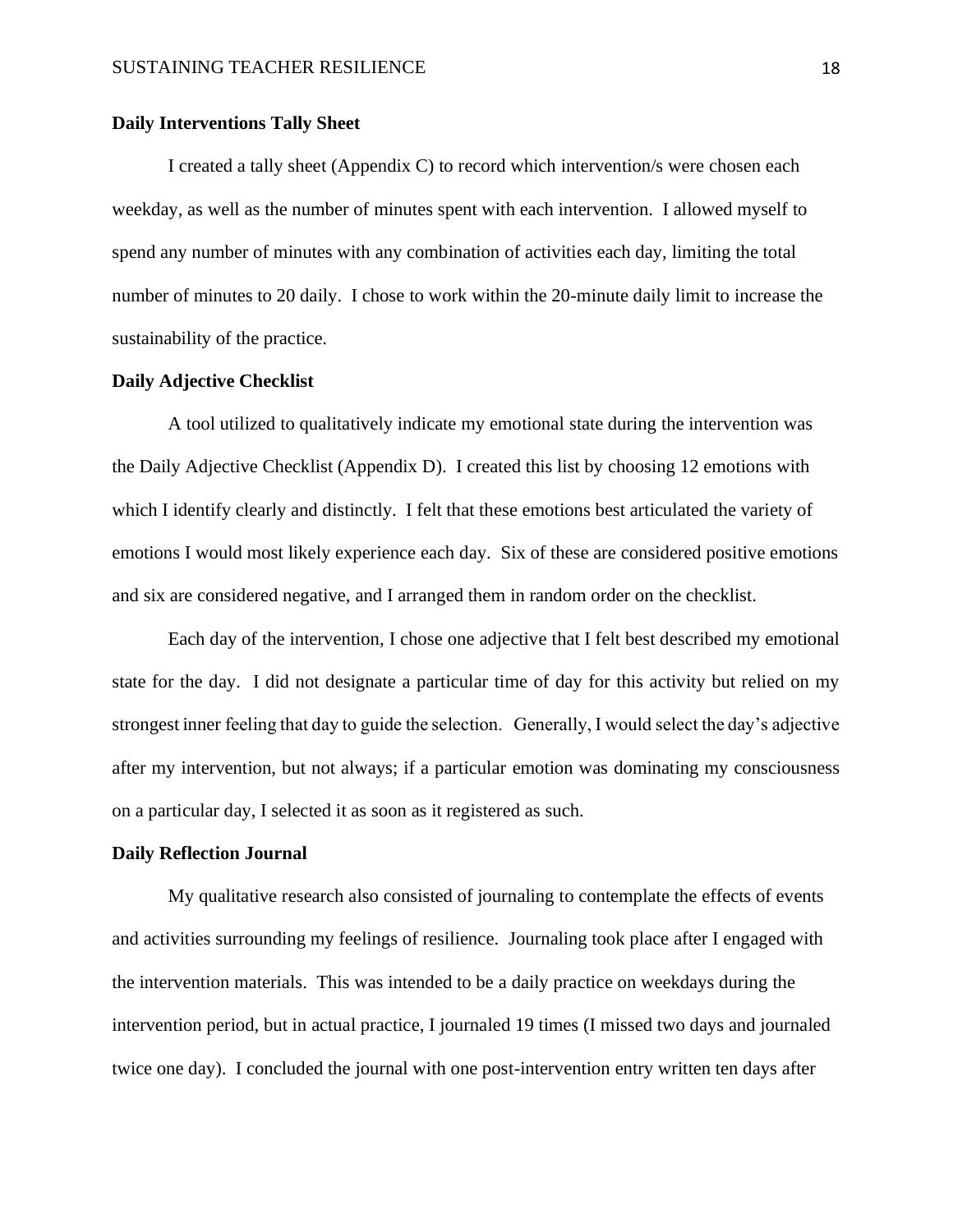the intervention concluded. The contents of this journaling practice will be evaluated later in this section.

#### **Data Analysis**

The purpose of my intervention was to determine how the creation of a sustainable self-care practice would affect my resilience. I organized the intervention to include activities that I find beneficial to my relaxation and focus or that I find intellectually and professionally stimulating. The curation of these tools provided me with a prepared environment (Montessori, 1995) that I could easily use each weekday.

I began my research by taking the Resilience Scale™ (Wagnild, 2009) survey to record a quantitative baseline level of my resilience. During the intervention, I spent 20 minutes each weekday with one or more of the curated activities: meditation, yoga, and inspirational reading. I did not set a particular time to do so each day in an effort to make the intervention as user-friendly as possible; I hoped that flexibility in scheduling and design would provide the greatest likelihood for adherence to the intervention plan. I would then record the number of minutes spent with each intervention that day on an Interventions Tally Sheet (Appendix C). The results of this measurement are shown in Table 1. Of the 20 days recorded, 17 days included two or more intervention selections, while 3 days included one choice (meditation twice and reading once). My utilization of multiple materials in this Prepared Environment (Montessori, 1965) appears to have supported my desire for choice.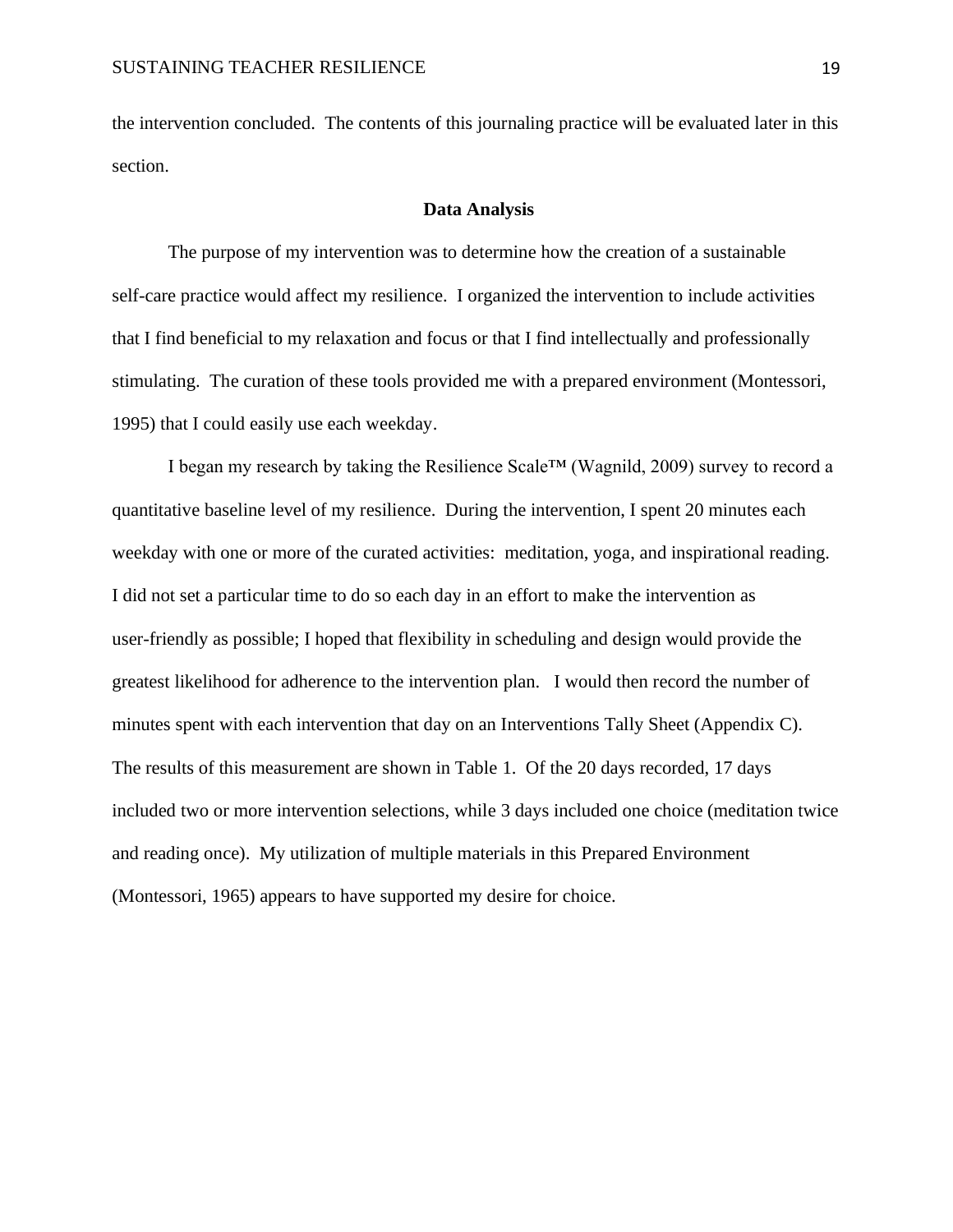### **Figure 1**



*Intervention Types Used Each Day*

#### **Daily Adjective Checklist Results**

In evaluating the results of my Daily Adjective Checklist, I found that I chose 8 of 12 possible adjectives throughout the intervention—5 positive and 3 negative emotions. I chose "calm" most frequently—25% of the time—while "determined", "hopeful", and "uncertain" were each chosen 15% of the time. "Anxious" and "happy" were chosen 10% of the time and "strong" and "overwhelmed" were each chosen once (5%). Overall, I chose "positive" emotions 70% of the time and "negative" emotions 30% of the time.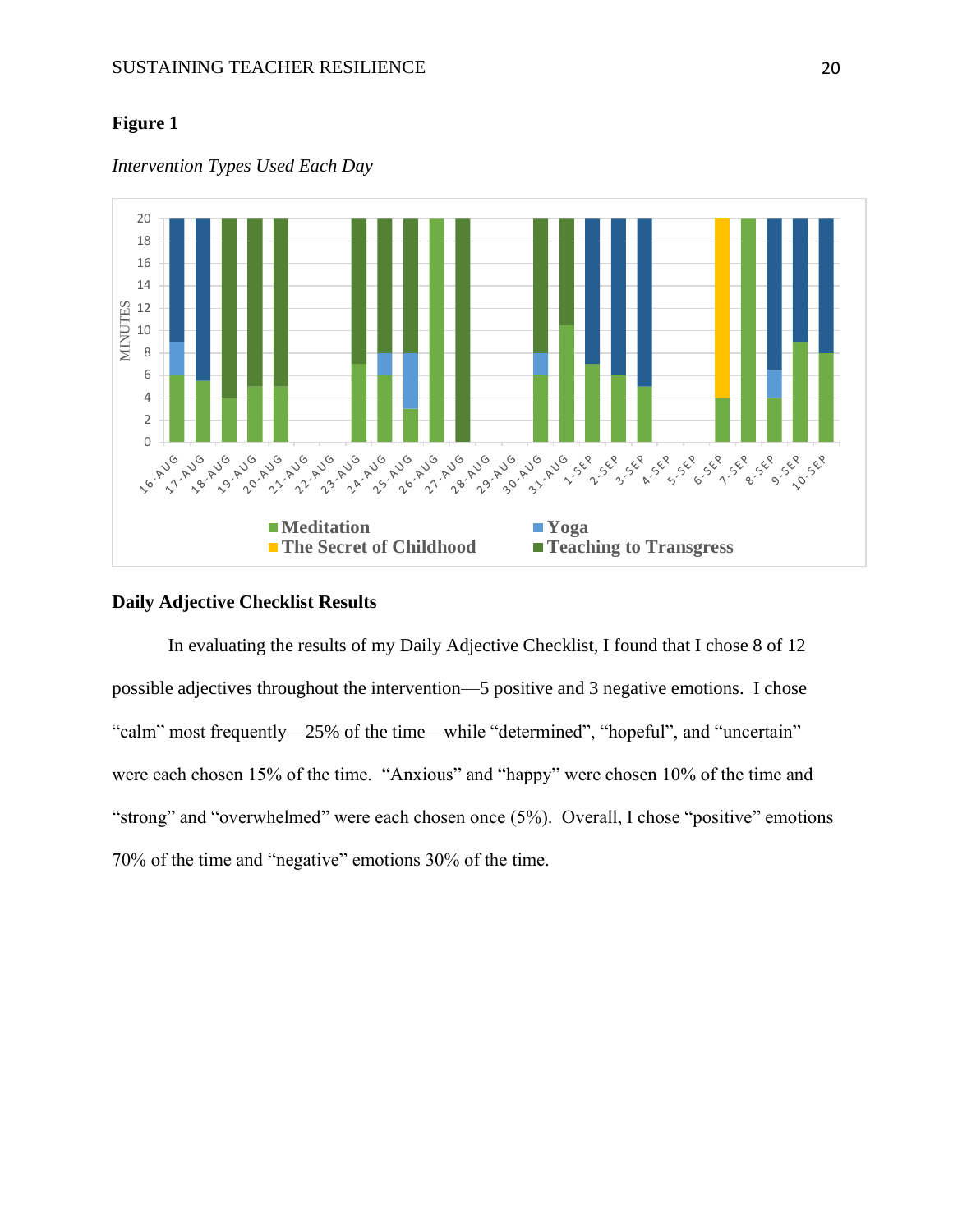### **Figure 2**

*Positive vs. Negative Emotions*



### **Figure 3**



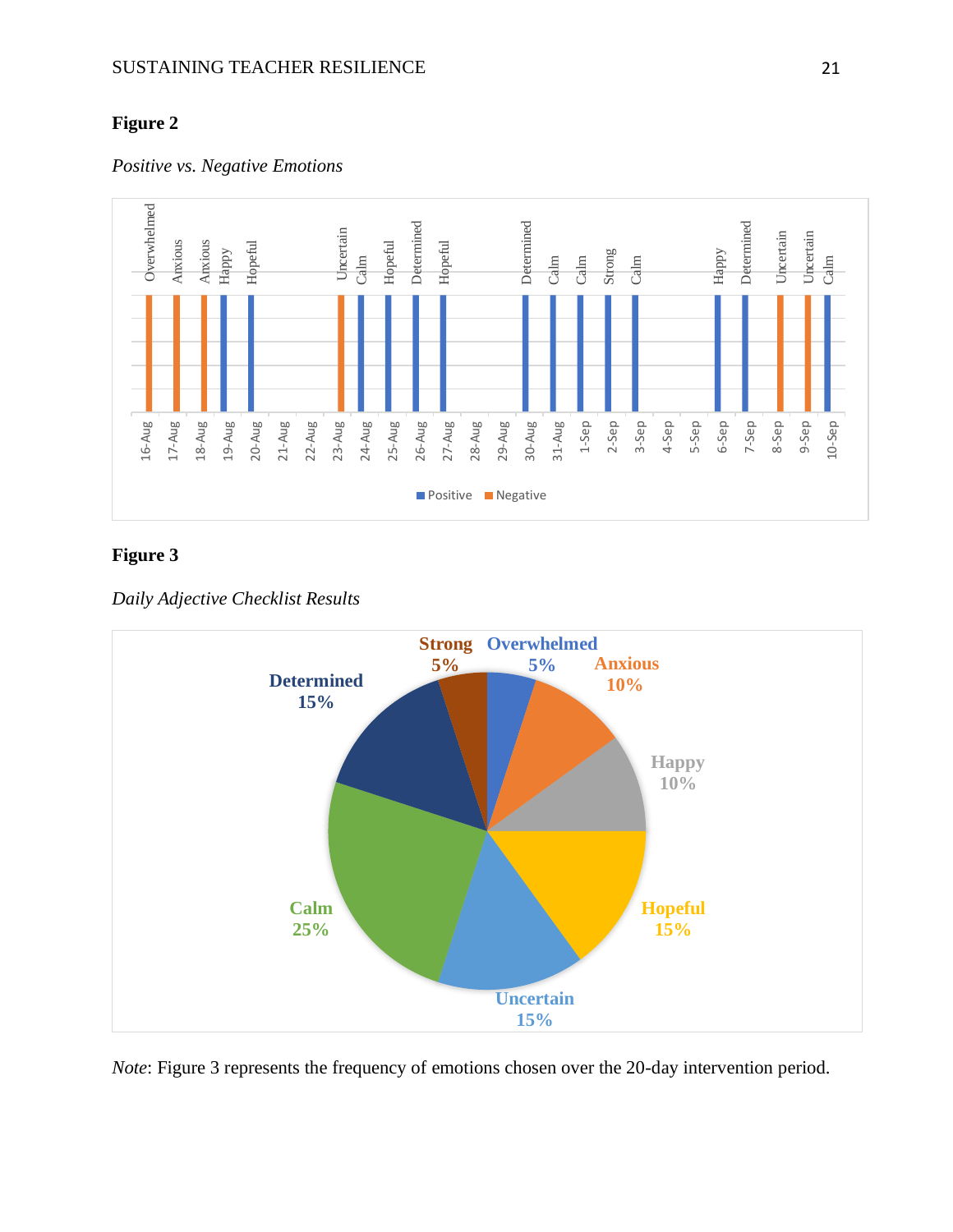### **Resilience Scale™ Results**

A comparison of my pre- and post-intervention survey results revealed score increases for the questions regarding purpose (7 points), perseverance (5 points), authenticity (1 point), and equanimity (1 point), while the self-reliance score remained the same (Figure 2). The purpose score difference represents a 20% increase, while the perseverance score increased by 14% over the four-week intervention period. This limited data appears to support the literature's claim that self-care is essential to resilience-building (Ainsworth & Oldfield, 2019; Park et al, 2020).

#### **Figure 4**



#### *Resilience Scale ™ Results*

#### **Journal Results**

The journal responses revealed the presence of a few themes in this self-study. Over the course of the 19 journal entries, family was discussed 12 times, work was discussed 7 times, hope was mentioned 6 times, and the concept of accepting change was discussed 4 times. These specifics revealed my mindset and areas of focus, both personally and professionally, at the time of this research. Concerns about my family and my work were prevalent throughout the journal entries, as were feelings of hope and an acknowledgement of my need to accept change more gracefully.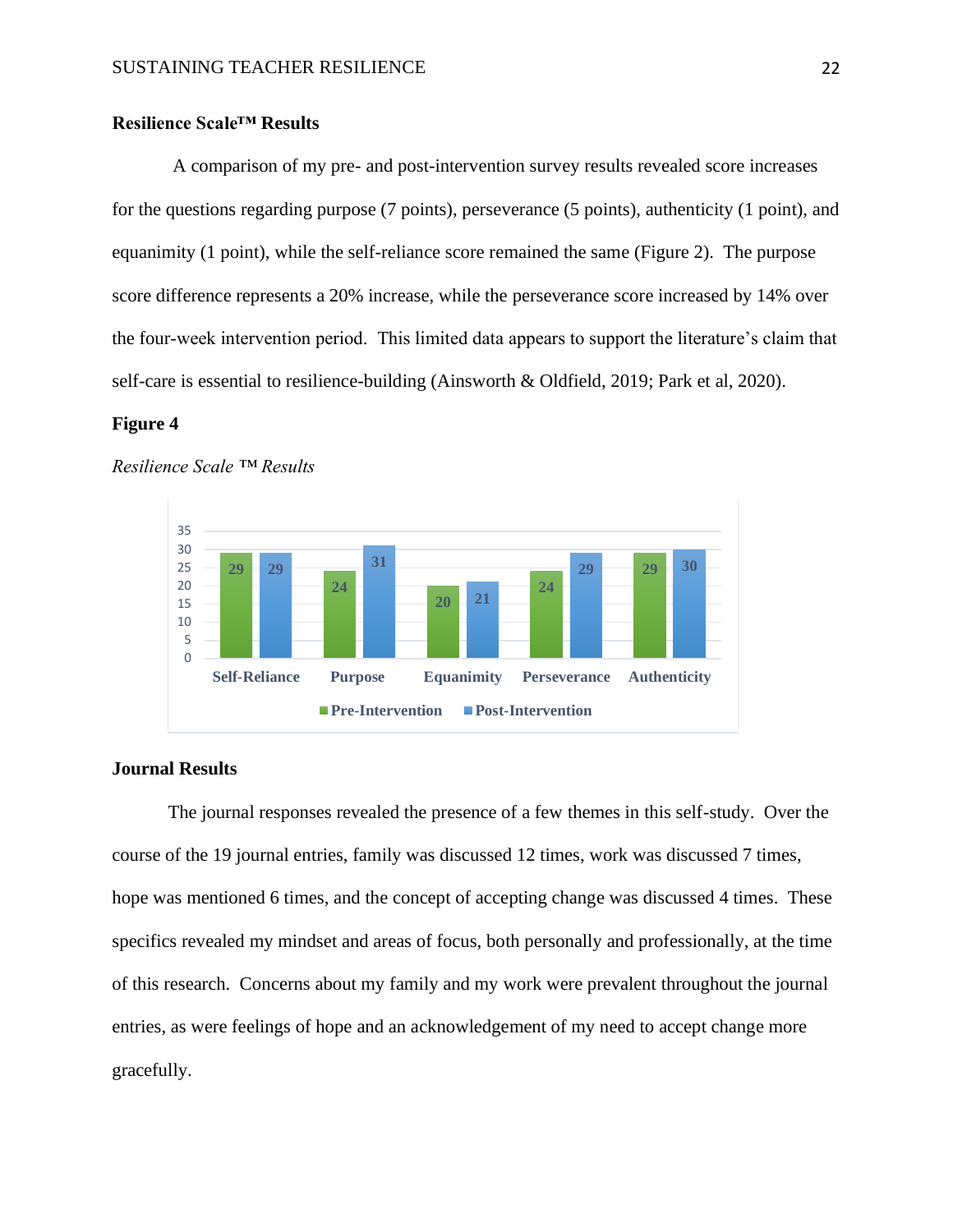The results of the post-intervention Resilience Scale™ score showed increases in the

areas of Purpose and Perseverance. In analyzing journal entries regarding purpose and

perseverance, I found several entries that indicate my contemplation of these themes (Table 2).

### **Table 1**

| <b>Purpose</b>                                                                                                                      | <b>Perseverance</b>                                                                                                                                                                                                                                                                                                                                             |
|-------------------------------------------------------------------------------------------------------------------------------------|-----------------------------------------------------------------------------------------------------------------------------------------------------------------------------------------------------------------------------------------------------------------------------------------------------------------------------------------------------------------|
| "I am unemployed whichdoes nothing<br>to make me feel like an empowered adult<br>or worker."                                        | "I feel encouraged that spending a little<br>time each day for myself--20 minutes--<br>will help me feel more resilient over<br>time."                                                                                                                                                                                                                          |
| "I am navigating my way<br>throughprofessional questioningI am<br>learning and considering what comes next<br>professionally."      | "I am realizing this morning that my<br>ability to move forward will be bolstered<br>by my ability to accept my mom's life<br>with cancer as the new state of things.<br>The time for 'what if' must be over so that<br>I can not only accept this change, but,<br>hopefully, embrace it as reality in order to<br>see a way forward."                          |
| "Right now, I feel a little unmoored<br>because I do not have a job I miss being<br>surrounded by the buzzy energy of<br>children." | "Today I feel calm It isn't necessarily<br>that everything is fine--just that<br>everything is what it is, and I am present<br>with that. This letting go brings me a<br>certain degree of peace in the center of<br>what feels like chaos. But that chaos is as<br>much a part of this life as is the calm<br>Today I feel more open to listening to<br>that." |
| "Today I feel strong, like what I do can<br>make a difference."                                                                     | "Today I am engaged with not knowing.<br>That is what it is. I am open to<br>uncertainty today."                                                                                                                                                                                                                                                                |

In Table 1, the first three journal entries in the Purpose column were written on days that I read from bell hooks' *Teaching to Transgress*. Perhaps reading about teaching practice influenced my examination of my own teaching career on those days more specifically. The last entry in that column was written after reading from *Emergent Strategies* by adrienne maree brown and indicates a more positive reflection of my potential purpose. I meditated on each of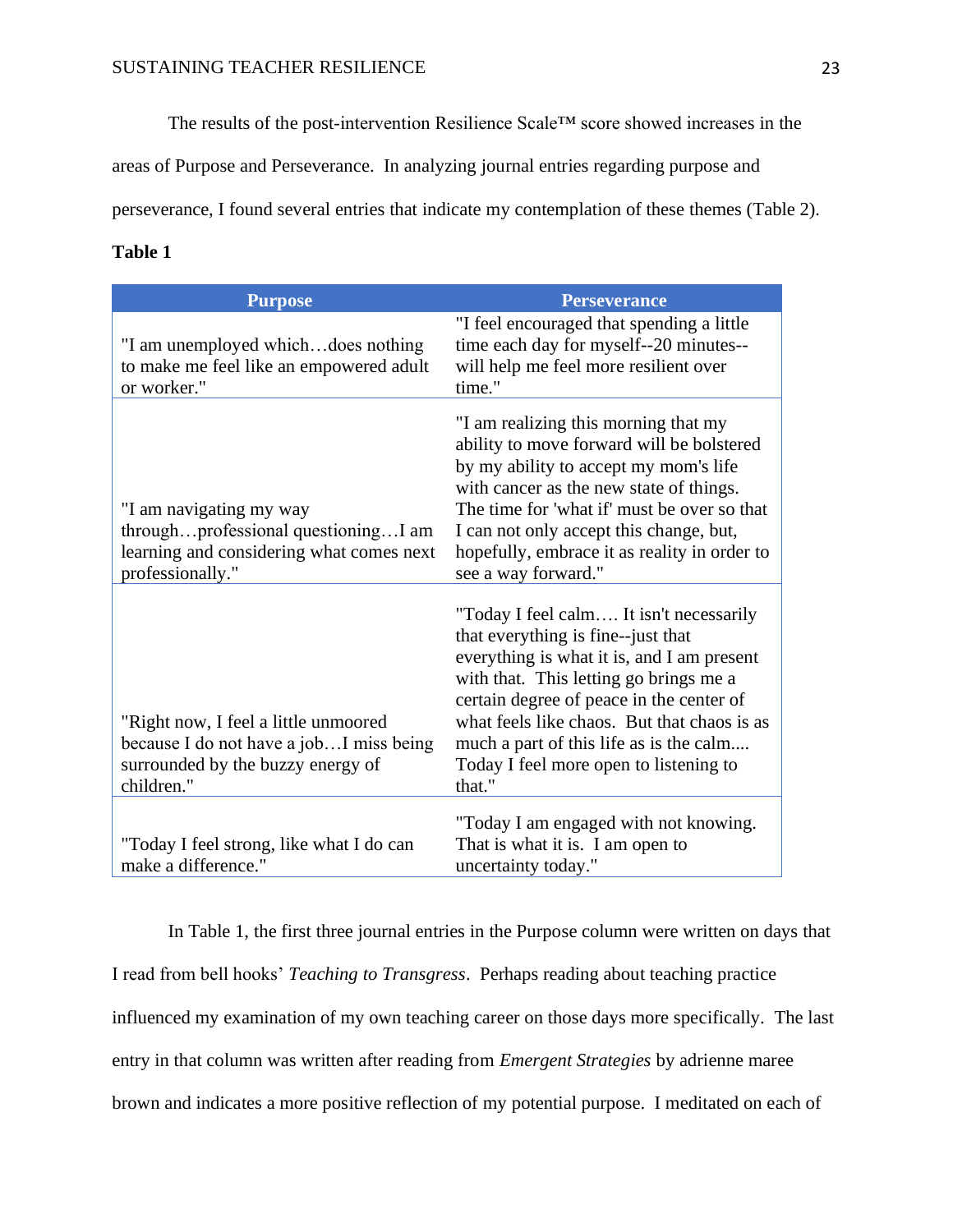these four days as well and did a few minutes of yoga practice on the day the third entry was written.

The four chronological journal entries quoted in the column entitled Perseverance illustrate a desire to build resilience (first entry) and a consideration of what is necessary for creating this mindset—namely, acceptance of reality (second and third entries). The fourth entry indicates a resolution to accept uncertainty; this last entry was written on Day 18 of the intervention period.

Journal analysis also revealed a change in the way one emotion was considered (Table 2).

#### **Table 2**

| <b>Uncertain as a Positive Emotion</b> |
|----------------------------------------|
| "I am realizing that uncertain is      |
| just that--neither positive nor        |
| negative, really, but somewhere        |
| where both possibilities exist         |
| Today I am engaged with not            |
| knowing. That is what it is. I am      |
| open to uncertainty today."            |
| "I am considering uncertainty as a     |
| positive more all the time now         |
| I see uncertainty as an openness,      |
| which isn't always comfortable to      |
| me, but it is becoming more so         |
| over time."                            |
| "Today I feel a little more            |
| frightenedI feel unsure But I          |
| can also see the possibility of        |
| peace, of happiness even, in this      |
| uncertainty, and this brightens my     |
| outlook a little."                     |
|                                        |

On August 23 (Day 6 of the study), I chose "Uncertain" as my emotion; my mother received her chemotherapy treatment plan that day and it left me feeling "worried and scared about how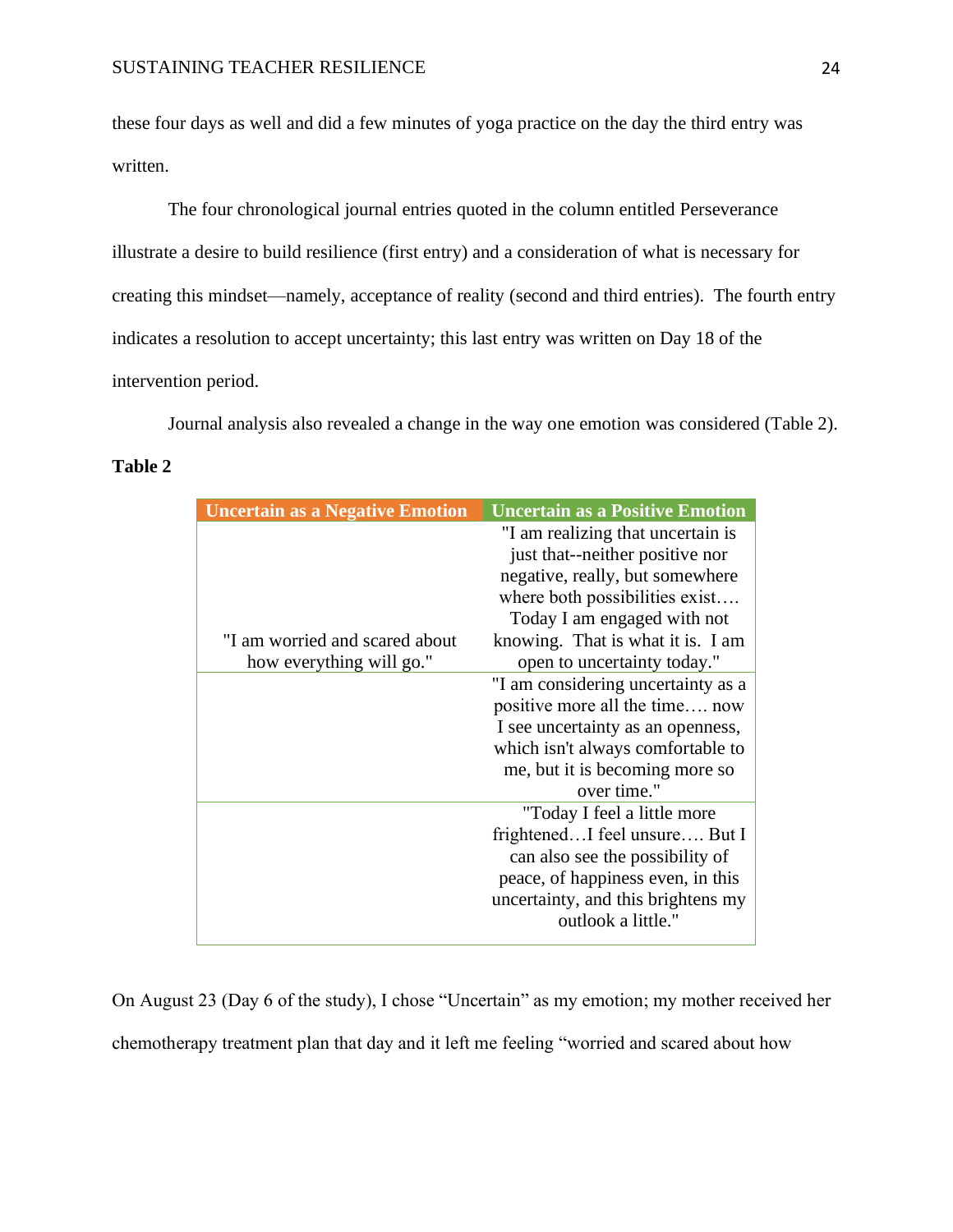everything will go". On this day I chose "Uncertain" to represent negative feelings I was having about not knowing the future.

On September 8 and 9 (Days 18 and 19 of the study), I also chose "Uncertain" as the adjective that most spoke to me, but my journal entries reveal a different mindset regarding the word. On Day 18, I journaled, then stopped to read from brown's *Emergent Strategies*, then resumed journaling. I discussed brown's description of Margaret Wheatley's *Leadership and the New Science*; one of the key learnings from this book really spoke to me: "chaos is an essential process that we need to engage" (2017, p. 27). This message tied into the ideas I had been exploring that day regarding uncertainty. On these three days, I engaged in meditation and reading, and one day I also included a brief yoga practice. These larger revelations on days when multiple materials were utilized may support the literature's claim that "continuous and varied experiences provide a teacher with a greater repertoire of coping mechanisms" (Doney, 2013, p. 660). Exploring a variety of self-care mechanisms over four weeks appear to have enabled me to consider ways to improve my outlook.

During these last days of my research, I also read an excerpt about the concept of uncertainty from *The Tao of Being: A Think and Do Workbook* by Ray Grigg: "Be certain, become confident, and the whole world sets out to teach otherwise. Without certainty, the whole world softens and accommodates. Uncertainty is the softening by which a way is found in everything's changing" (section 13). This influenced my journal entries on these last days, particularly on Day 19, when I quoted the text. Taking these journal entries into consideration, a shift in consciousness becomes apparent regarding ways in which situations—and their resulting impact—are approached.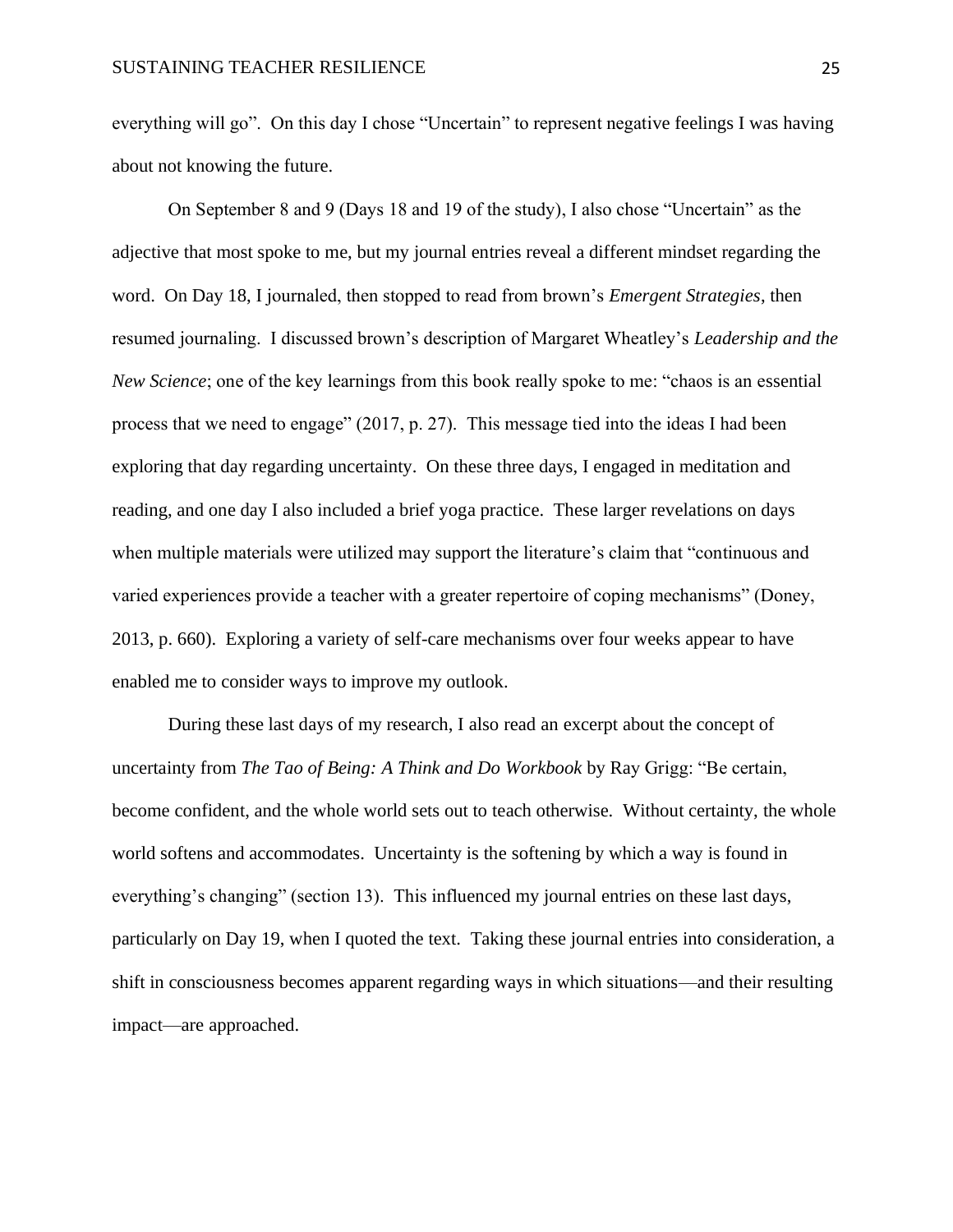#### **Figure 5**



*Positive vs. Negative Emotions with Uncertain as a Positive*

### **Conclusions**

The purpose of this research study was to determine the effect of a sustainable self-care practice on the resilience of a mid-career Montessori early childhood teacher. This research does not contribute to teacher support in the way it was originally intended because I was unemployed at the time of the self-study. However, an increase in resilience was demonstrated after a short intervention period.

The findings of this action research suggest that taking time each day for personal self-care can positively impact resilience. This study found a post-intervention increase in the areas of purpose and perseverance as defined by the Resilience Scale™, as well as self-assessed improvement in these areas as reflected in journal entries. This seems to indicate that engaging in activities of self-care and/or professional development results in increased levels of resilience.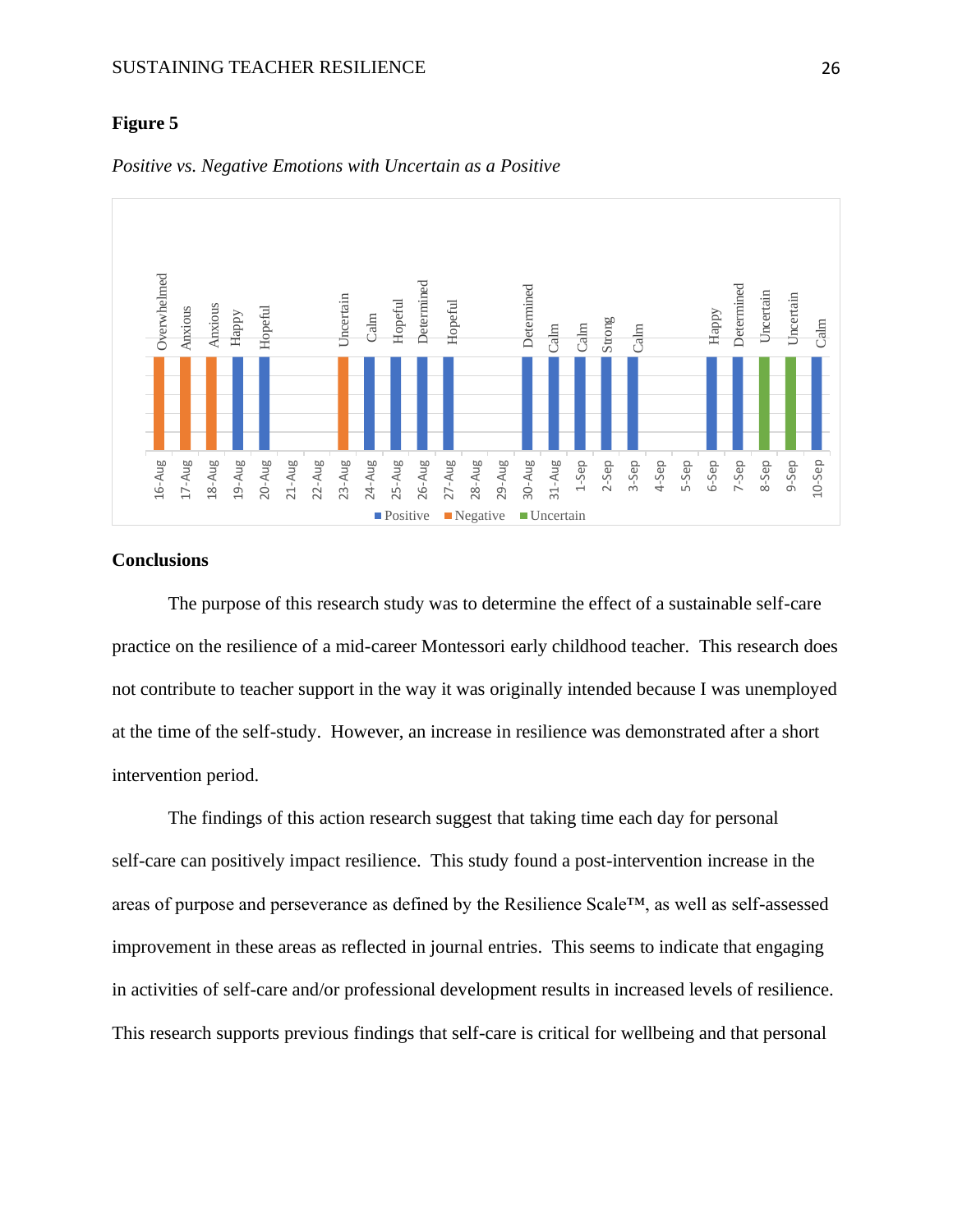attributes contribute to high levels of resilience. Whether this positive impact is the direct result of the specific interventions or the intention behind the self-care practices remains unknown.

Regarding Montessori education more specifically, this research shows the value of choice and the Prepared Environment in guiding adults as well as children. Further research involving Montessori teachers exploring this basic framework could be advantageous in bolstering teacher resilience, both individually and collectively.

A longer research period would be warranted to discover the sustainability of the self-care practice. A larger—and diverse—research group would be advisable in future studies to determine the broader applicability of the research and its effects. Applying this same research to a full-time teacher's schedule might yield different results; would working full-time make the practice more difficult to sustain? Further study might also include a different intervention period each day; would a 10-minute intervention period have a positive effect? Would 30 minutes be more effective? Variations on this specific factor might provide interesting results. Researching the effects of a daily journaling practice on teacher resilience might also show that practice alone to be beneficial. It was difficult to know if the interventions or the journaling practice were contributing more to my improved resilience.

There is the temptation to research each intervention separately as well, but I don't think this takes the nature of true self-care into account. Although individual interventions could be researched to determine their efficacy in bolstering resilience, an extension of this study, which used Dr. Montessori's philosophy as a framework, would more likely allow a prepared variety of interventions that would serve the shifting needs of the participants. In fact, a longer-term study allowing changes to the curated materials and practices might result in the most interesting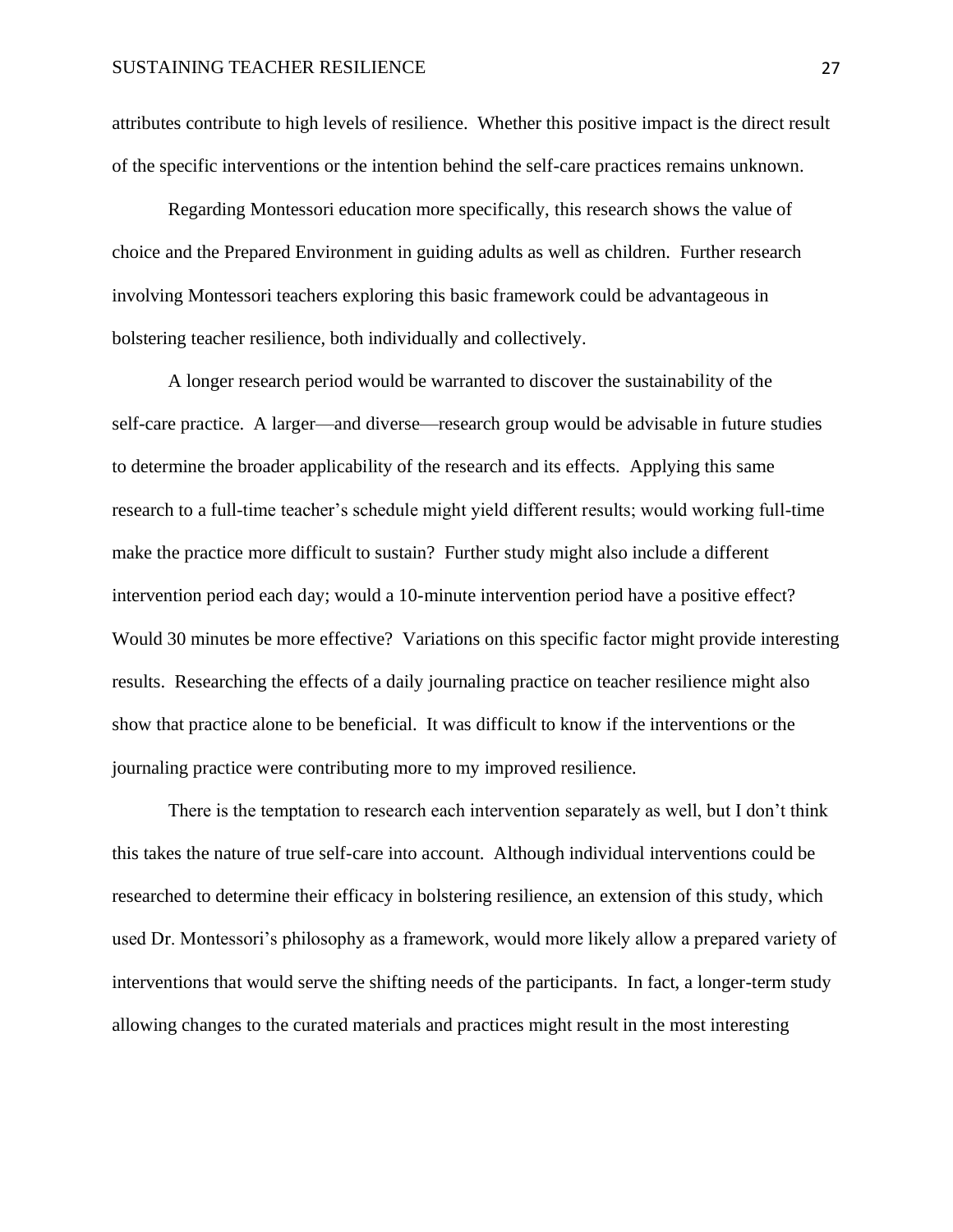results over the course of the extended research term and remain in line with Montessori philosophy.

#### **Benefits of Resilience-Building Practice**

I believe that the impact of these findings on my teaching practice will be positive. Seeing the improvement in my resilience over the 4-week intervention period suggests that ongoing engagement with self-care practices could yield greater results over a longer period. As to the long-term sustainability of such a practice, more research would be required.

I think this research study will inform my practices as a teacher, both in my personal and professional life. I personally feel more inclined to take 20 minutes each day to attend to my self-care; I don't consider it a luxury, but a necessary practice for enhancing my health and my ability to focus on my work as a teacher. This study has also reinforced the importance of journaling as a key to both my personal and professional resilience. I have journaled during various times in my life, using the practice to think through situations and clarify courses of action. I believe that journaling during this research study helped to elucidate the feelings I was having in response to circumstances taking place in my life at that time. As a result, I was able to consider a more positive view of things taking place. Utilizing this practice as a means of contemplation would, I believe, be beneficial to me in the future when difficult situations arise.

Using the Resilience Scale™ to quantify this research also gave me the opportunity to consider five individual qualities that contribute to resilience. This consideration helped me define my strengths and opportunities for further growth in relation to these qualities more specifically. Seeing my strengths (self-reliance and authenticity) gave me a sense of self-efficacy for my work as a teacher, as did seeing my resilience improve throughout the study in the areas of purpose and perseverance. Learning that my equanimity is an area that needs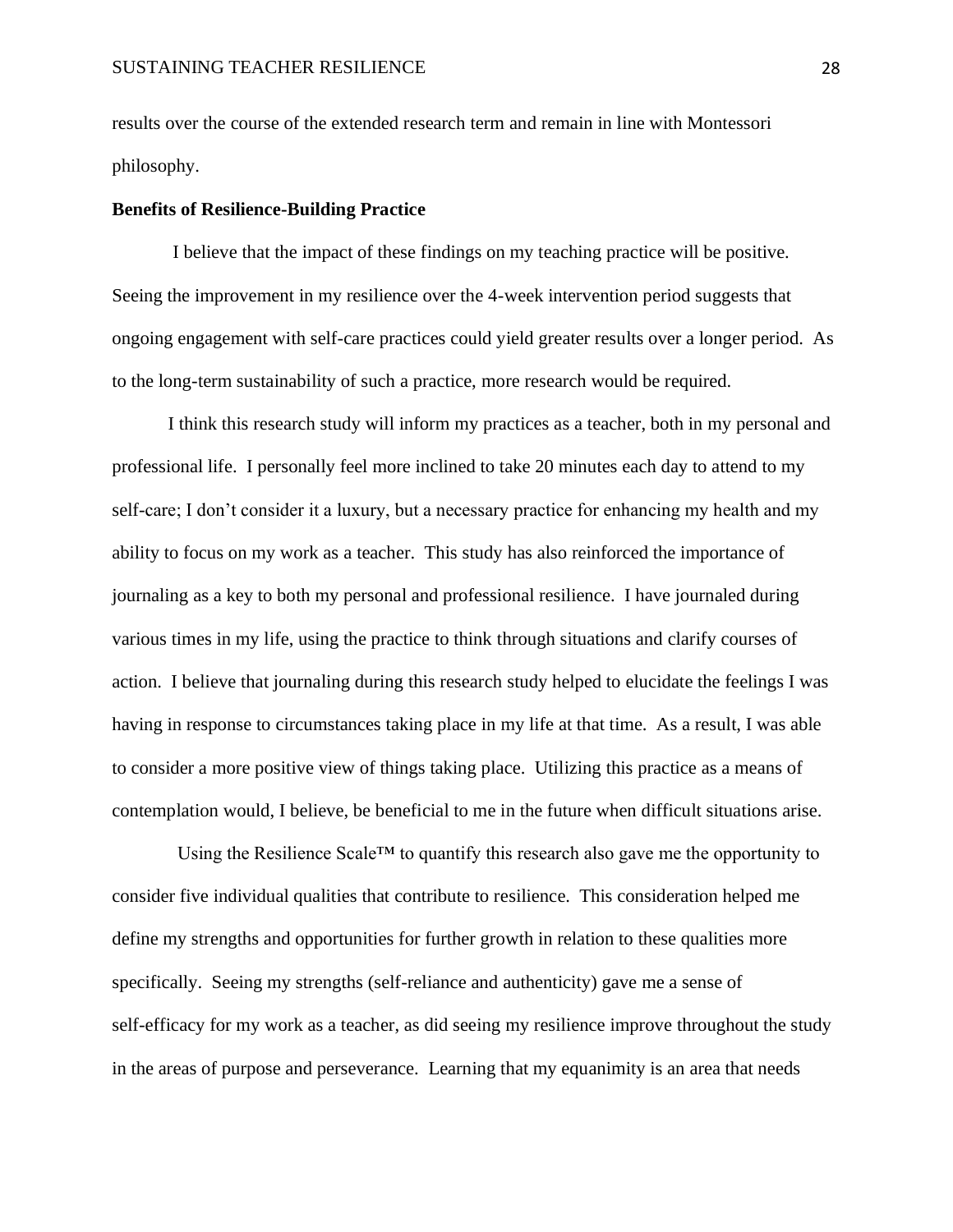#### SUSTAINING TEACHER RESILIENCE 29

strengthening has also allowed me to consider specific reactions that I have had in the past and to examine how I might respond differently in the future. These specifics empower me to have a more direct effect on my own resilience in the future, which is very fortifying.

The greatest professional benefit of sustaining a daily self-care practice, I believe, would be consistency of teacher effectiveness. When teachers feel grounded in their ability to weather unknown circumstances each day, this resilience will most likely provide them with protection from adversity; this, in turn, will allow them to provide a consistent, positive level of care and understanding for the children and families they serve. This protection may also extend their teaching careers as they continue to enjoy their work and share their talents with their students. Students, in turn, will inevitably benefit from the guidance of healthy teachers in their lives.

The fact that this research is simple in nature makes it no less important. Simple interventions are often the most sustainable, and sustainability is ultimately required to support teachers in their dynamic work. Resilience is not a condition to be achieved, but a capacity to be cultivated throughout the course of a lifetime.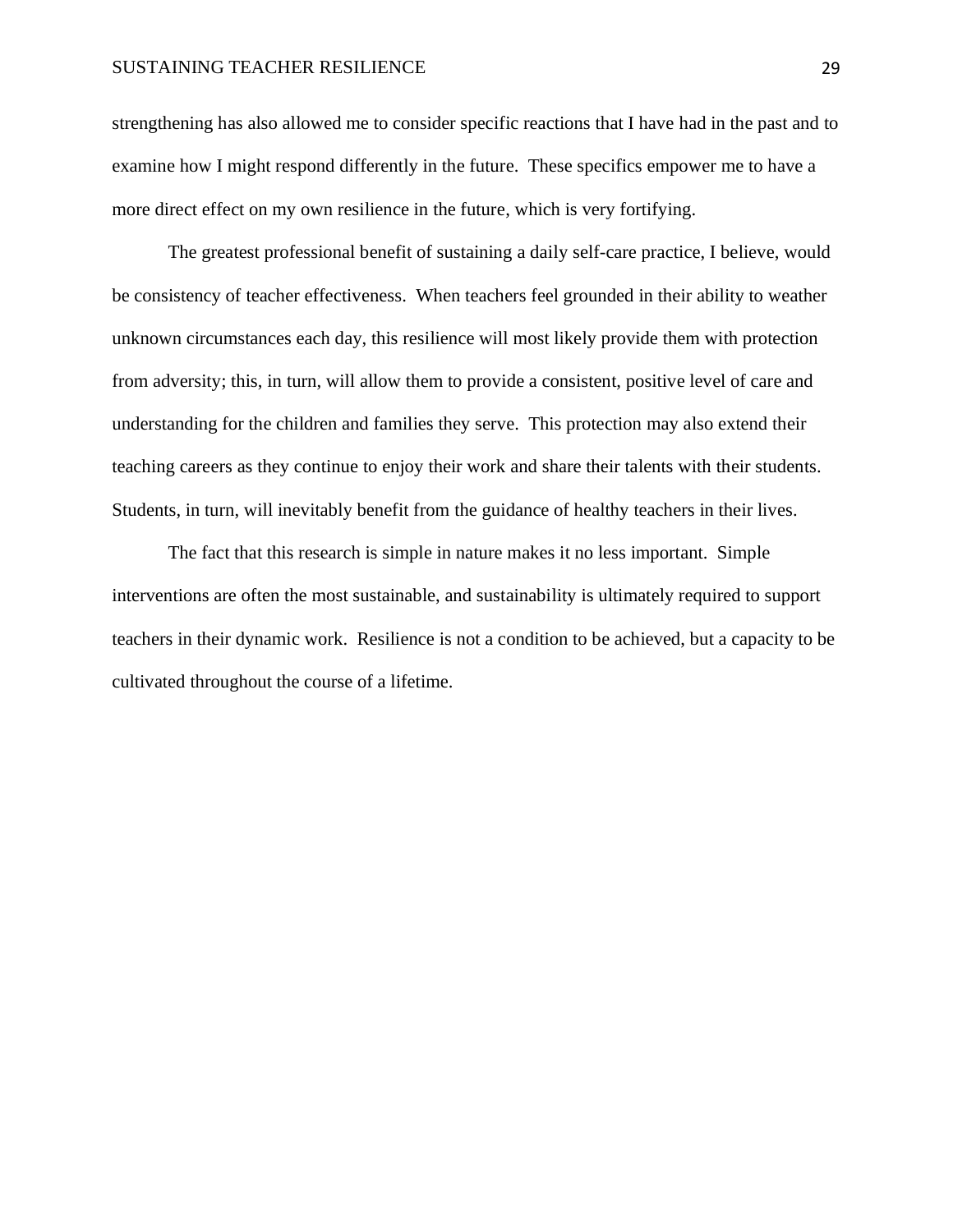#### References

- Ainsworth, S. & Oldfield, J. (2019). Quantifying teacher resilience: Context matters. *Teaching and Teacher Education*, *82*, 117-128.<https://doi.org/10.1016/j.tate.2019.03.012>
- Arnup, J. & Bowles, T. (2016). Should I stay or should I go? Resilience as a protective factor for teachers' intention to leave the teaching profession. *Australian Journal of Education*, *60*(3), 229-244. DOI: 10.1177/0004944116667620
- Bobek, B. Teacher resiliency: A key to career longevity. *The Clearing House*, *75*(4), 202-205. DOI: 10.1080/00098650209604932
- Doney, P. A. (2013). Fostering resilience: A necessary skill for teacher retention. *Journal of Science Teacher Education*, *24,* 645-664. DOI 10.1007/s10972-012-9324-x
- Gu, Q. & Day, C. (2013). Challenges to teacher resilience: Conditions count. *British Educational Research Journal*, *39*(1), 22-44.<https://www.jstor.org/stable/24464800>

Lillard, A. (2007). *Montessori: The science behind the genius*. Oxford University Press, Inc.

Lillard, A. (2019). Shunned and admired: Montessori, self-determination, and a case for radical school reform. *Educational Psychology Review*, *31*, 939-965. <http://doi.org/10.1007/s10648-019-09483-3>

Mansfield, C. F., Beltman, S., Broadley, T., & Weatherby-Fell, N. (2016). Building resilience in teacher education: An evidenced informed framework. *Teaching and Teacher Education*,

*54,* 77-87.<http://doi.org/10.1016/j.tate.2015.11.016>

Montessori, M. (1995). *The absorbent mind*. Henry Holt and Company.

Montessori, M. (1965). *The secret of childhood*. Orient Longmans Limited.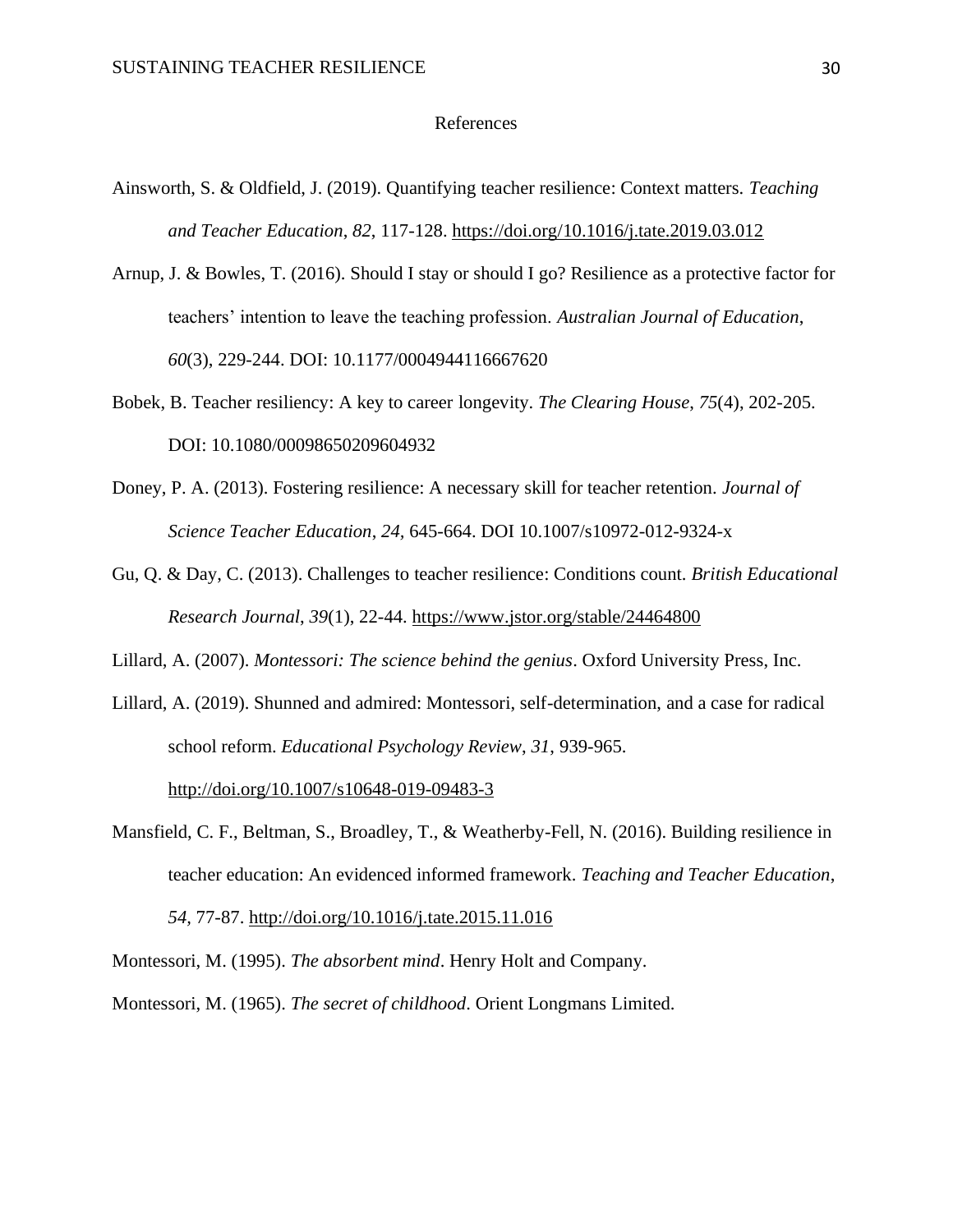- Netz, A. & Rom, L. (2020). Effects of mindfulness on teacher stress and self-efficacy. Retrieved from Sophia, the St. Catherine University repository website: <https://sophia.stkate.edu/maed/361>
- Park, N. S., Song, S. M., & Kim, J. E. (2020). The mediating effect of childcare teachers' resilience on the relationship between social support in the workplace and their self-care. *International Journal of Environmental Research and Public Health*, *17*(22), 1-15. DOI: 10.3390/ijerph/7228513
- Spencer, J. (2020, June 11). *How to own your professional learning* [Video]. YouTube. <https://youtu.be/pw53uRedr5U>
- Vitolo, D. (2018). The effects of a peer-supported mindfulness practice on teacher stress reduction. Retrieved from Sophia, the St. Catherine University repository website: <https://sophia.stkate.edu/maed/250>
- Wagnild, G. (2009). P.E. Guinn (Ed.), *The resilience scale user's guide for the U.S. English version of the resilience scale and the 14-item resilience scale (RS-14)*. Version 3.33. (2016). [www.resiliencecenter.com](http://www.resiliencecenter.com/)

Wolf, A. D. (1996). *Nurturing the spirit in non-sectarian classrooms*. Parent Child Press.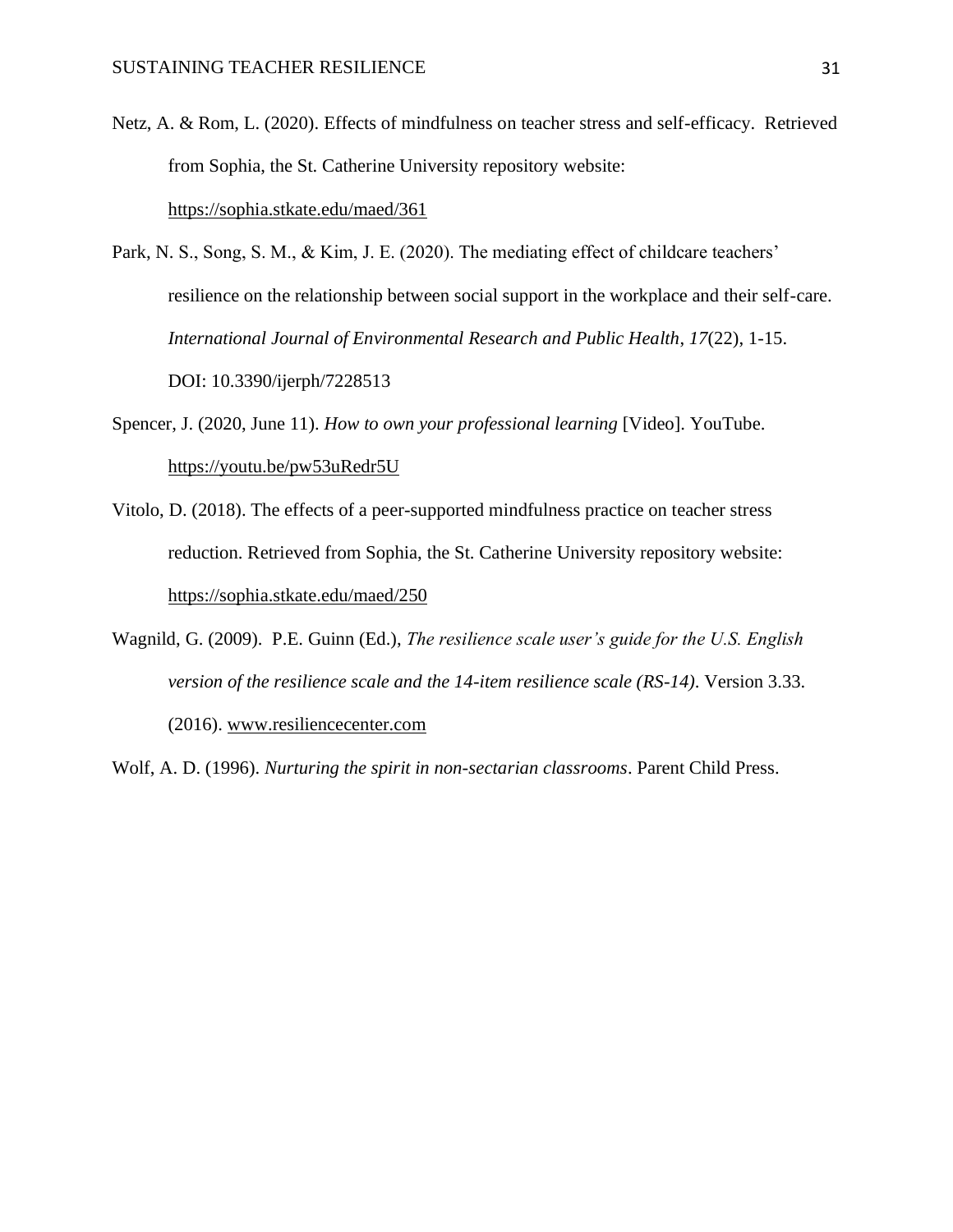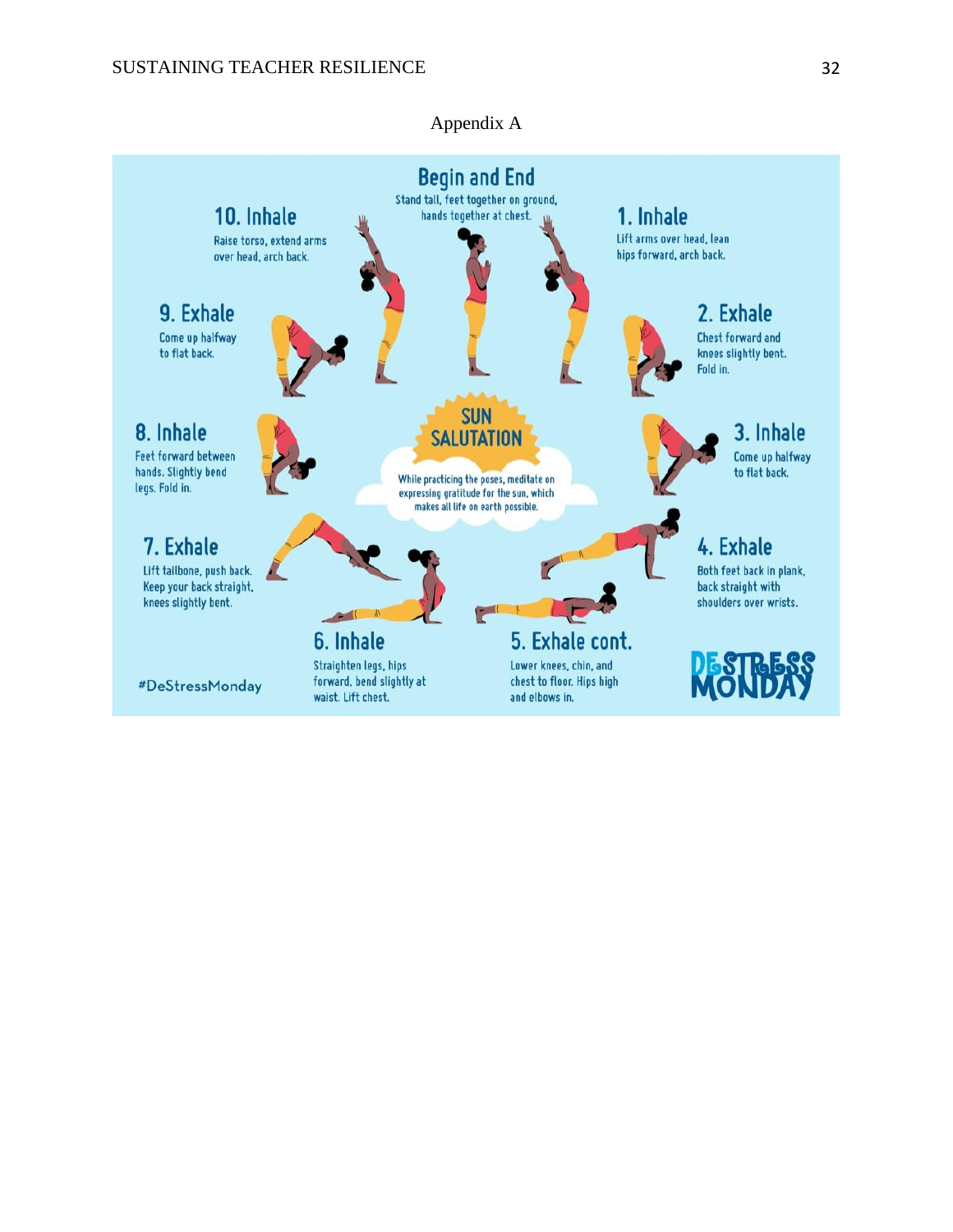### Appendix B

## Inspirational Reading Options

Brown, A. M. (2017). *Emergent strategy*. AK Press.

Greene, M. (1995). *Releasing the imagination: Essays on education, the arts, and social change*.

Jossey-Bass.

hooks, b. (1994). *Teaching to transgress: Education as the practice of freedom*. Routledge.

Montessori, M. (1965). *The secret of childhood*. Orient Longmans Limited.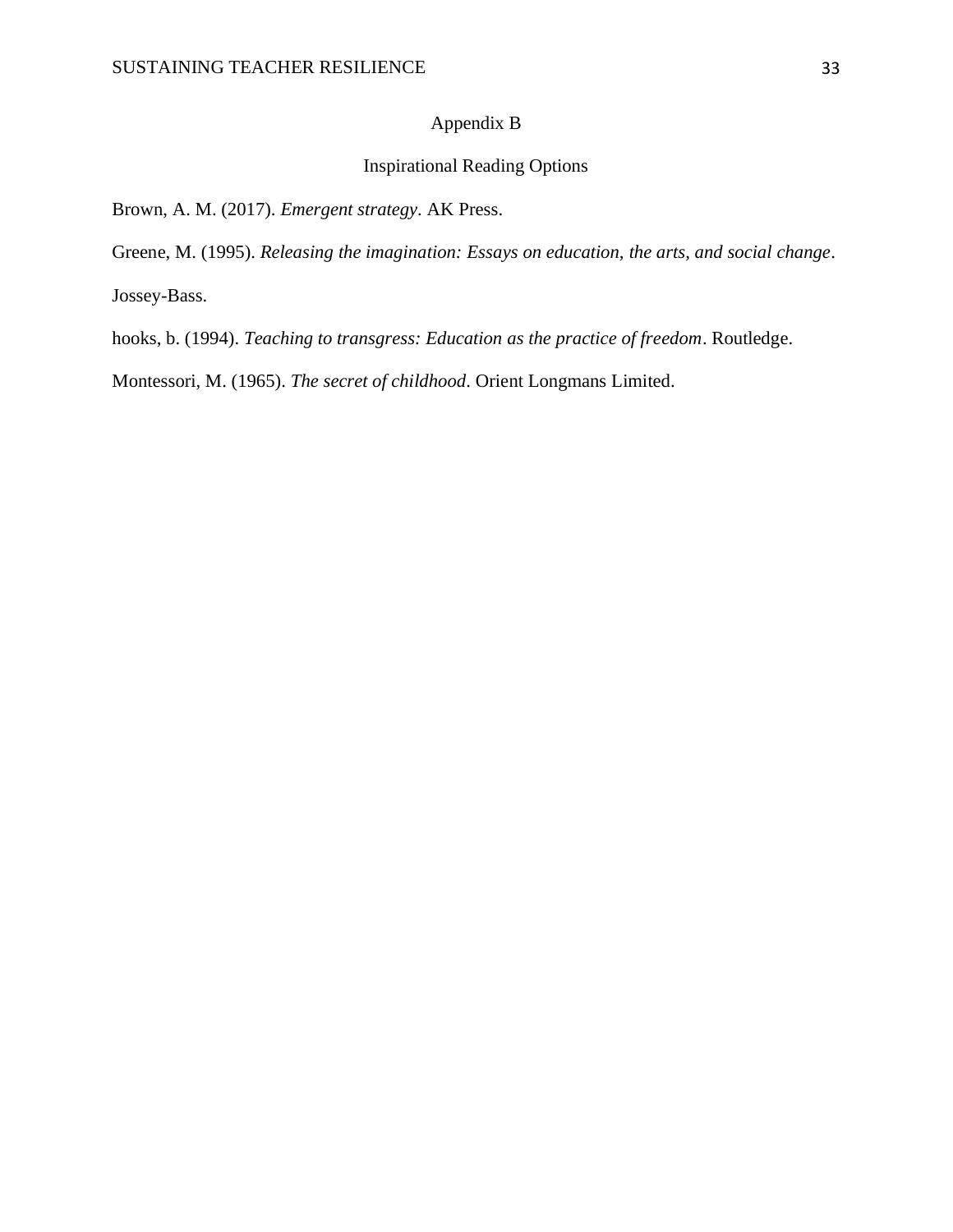## Appendix C

## Daily Interventions Tally Sheet

| Date    | Meditation      | Yoga       | The Secret of<br>Childhood | <b>Teaching to</b><br><b>Transgress</b> | Emergent<br><b>Strategies</b> | <b>Releasing the</b><br>Imagination |
|---------|-----------------|------------|----------------------------|-----------------------------------------|-------------------------------|-------------------------------------|
| 8/16/21 | 6m              | 3m         |                            |                                         | 11m                           |                                     |
| 8/17/21 | 5m 30s          |            |                            |                                         | 14m 30s                       |                                     |
| 8/18/21 | 4m              |            |                            | 16m                                     |                               |                                     |
| 8/19/21 | 5m              |            |                            | 15m                                     |                               |                                     |
| 8/20/21 | 5m              |            |                            | 15m                                     |                               |                                     |
| 8/23/21 | 7 <sub>m</sub>  |            |                            | 13m                                     |                               |                                     |
| 8/24/21 | 6m              | 2m         |                            | 12m                                     |                               |                                     |
| 8/25/21 | 3m              | 5m         |                            | 12m                                     |                               |                                     |
| 8/26/21 | 20 <sub>m</sub> |            |                            |                                         |                               |                                     |
| 8/27/21 |                 |            |                            | 20m                                     |                               |                                     |
| 8/30/21 | 6m              | 2m         |                            | 12m                                     |                               |                                     |
| 8/31/21 | $10m$ $30s$     |            |                            | 9m 30s                                  |                               |                                     |
| 9/1/21  | 7 <sub>m</sub>  |            |                            |                                         | 13m                           |                                     |
| 9/2/21  | 6m              |            |                            |                                         | 14m                           |                                     |
| 9/3/21  | 5m              |            |                            |                                         | 15m                           |                                     |
| 9/6/21  | 4m              |            | 16m                        |                                         |                               |                                     |
| 9/7/21  | 20 <sub>m</sub> |            |                            |                                         |                               |                                     |
| 9/8/21  | 4m              | $2m$ $30s$ |                            |                                         | 13m                           |                                     |
| 9/9/21  | 9 <sub>m</sub>  |            |                            |                                         | 11m                           |                                     |
| 9/10/21 | 8 <sub>m</sub>  |            |                            |                                         | 12m                           |                                     |